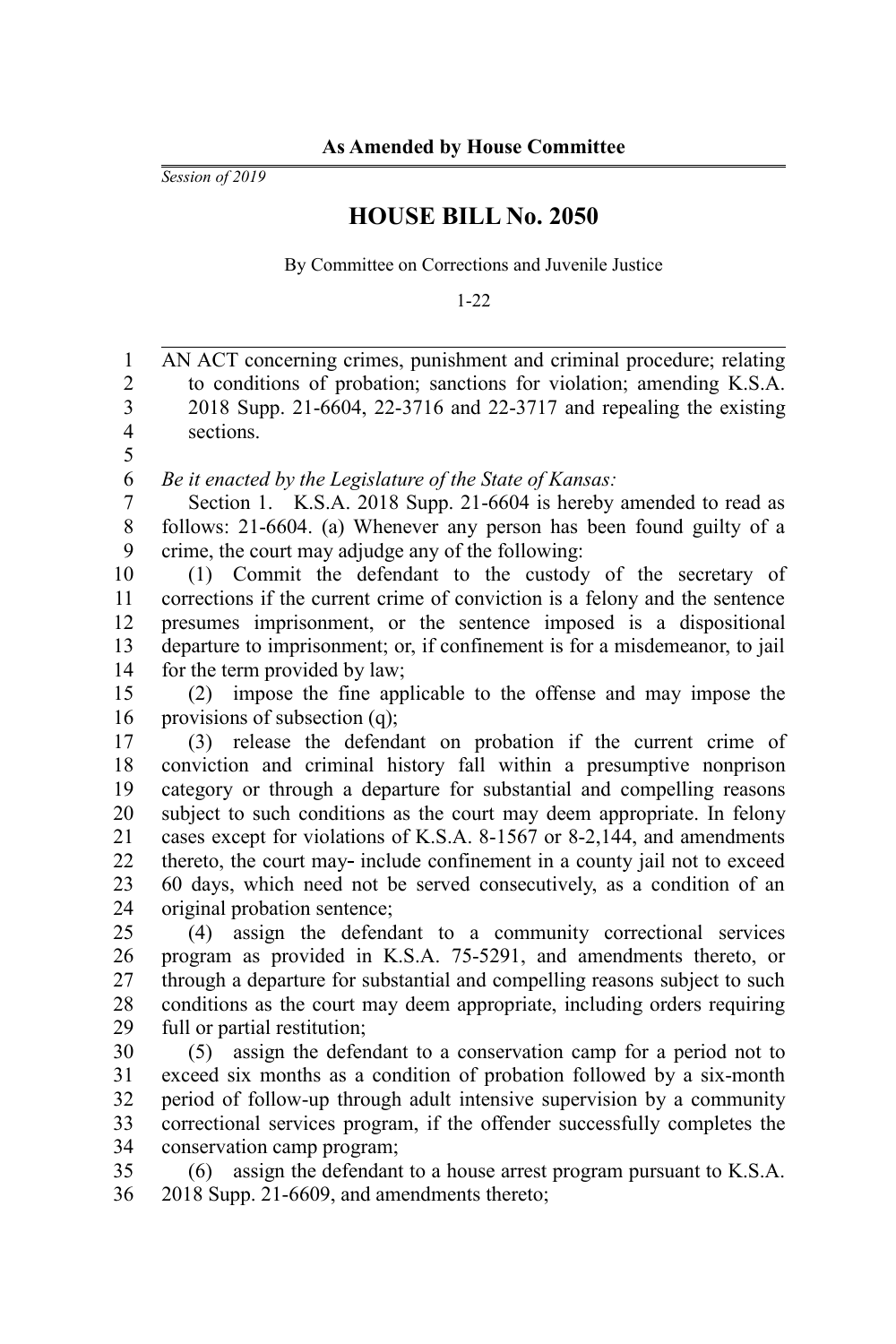(7) order the defendant to attend and satisfactorily complete an alcohol or drug education or training program as provided by K.S.A. 2018 Supp. 21-6602(c), and amendments thereto; 1 2 3

(8) order the defendant to repay the amount of any reward paid by any crime stoppers chapter, individual, corporation or public entity which *that* materially aided in the apprehension or conviction of the defendant; repay the amount of any costs and expenses incurred by any law enforcement agency in the apprehension of the defendant, if one of the current crimes of conviction of the defendant includes escape from custody or aggravated escape from custody, as defined in K.S.A. 2018 Supp. 21-5911, and amendments thereto; repay expenses incurred by a fire district, fire department or fire company responding to a fire which *that* has been determined to be arson or aggravated arson as defined in K.S.A. 2018 Supp. 21-5812, and amendments thereto, if the defendant is convicted of such crime; repay the amount of any public funds utilized by a law enforcement agency to purchase controlled substances from the defendant during the investigation which *that* leads to the defendant's conviction; or repay the amount of any medical costs and expenses incurred by any law enforcement agency or county. Such repayment of the amount of any such costs and expenses incurred by a county, law enforcement agency, fire district, fire department or fire company or any public funds utilized by a law enforcement agency shall be deposited and credited to the same fund from which the public funds were credited to prior to use by the county, law enforcement agency, fire district, fire department or fire company; 4 5 6 7 8 9 10 11 12 13 14 15 16 17 18 19 20 21 22 23 24 25

(9) order the defendant to pay the administrative fee authorized by K.S.A. 22-4529, and amendments thereto, unless waived by the court; 26 27

(10) order the defendant to pay a domestic violence special program fee authorized by K.S.A. 20-369, and amendments thereto; 28 29

(11) if the defendant is convicted of a misdemeanor or convicted of a felony specified in K.S.A. 2018 Supp. 21-6804(i), and amendments thereto, assign the defendant to work release program, other than a program at a correctional institution under the control of the secretary of corrections as defined in K.S.A. 75-5202, and amendments thereto, provided such work release program requires such defendant to return to confinement at the end of each day in the work release program. On a second or subsequent conviction of K.S.A. 8-1567, and amendments thereto, an offender placed into a work release program shall serve the total number of hours of confinement mandated by that section; 30 31 32 33 34 35 36 37 38 39

(12) order the defendant to pay the full amount of unpaid costs associated with the conditions of release of the appearance bond under K.S.A. 22-2802, and amendments thereto; 40 41 42

(13) impose any appropriate combination of  $(1)$ ,  $(2)$ ,  $(3)$ ,  $(4)$ ,  $(5)$ ,  $(6)$ , 43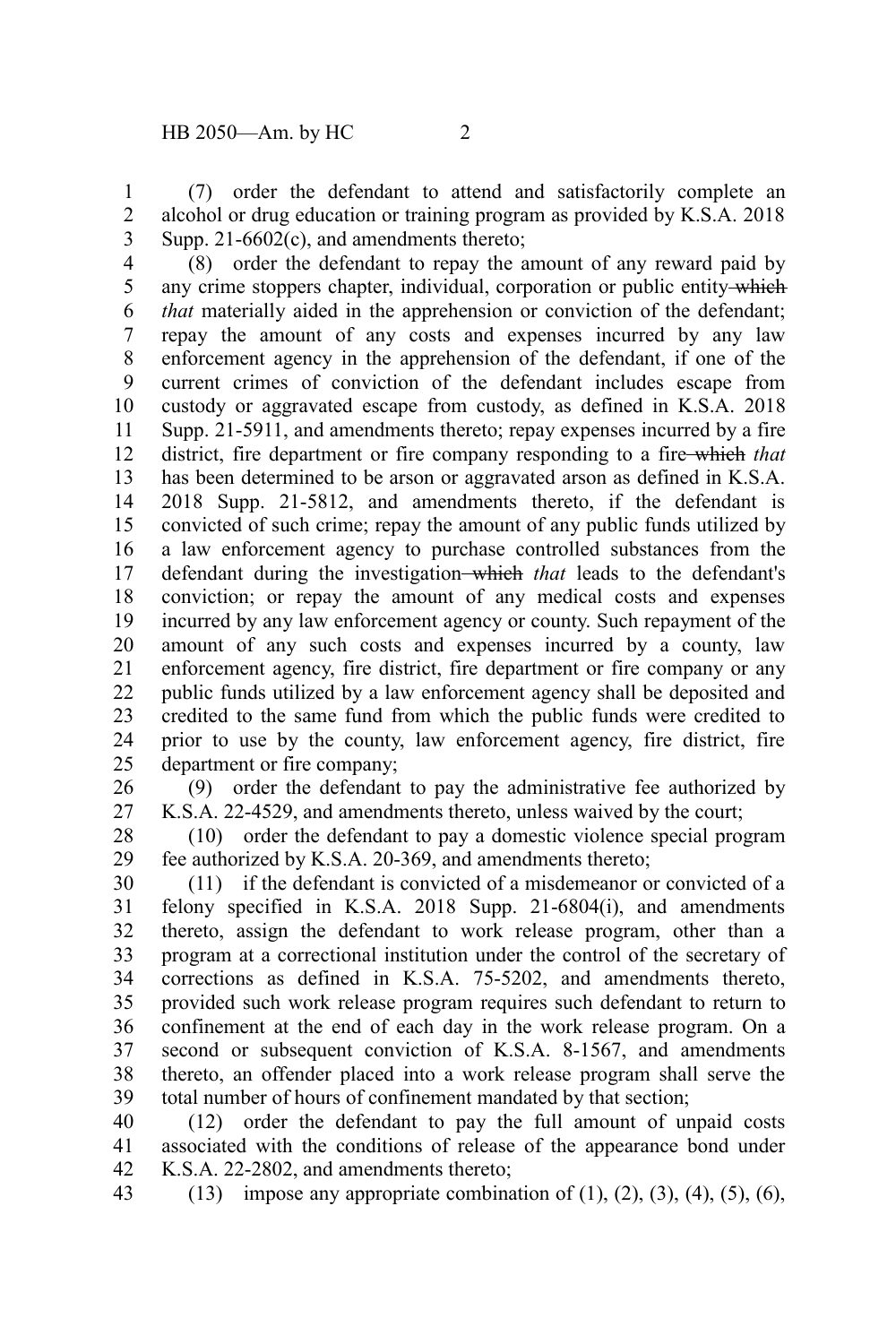(7), (8), (9), (10), (11) and (12); or 1

2

(14) suspend imposition of sentence in misdemeanor cases.

(b) (1) In addition to or in lieu of any of the above, the court shall order the defendant to pay restitution, which shall include, but not be limited to, damage or loss caused by the defendant's crime, unless the court finds compelling circumstances which *that* would render a plan of restitution unworkable. In regard to a violation of K.S.A. 2018 Supp. 21- 6107, and amendments thereto, such damage or loss shall include, but not be limited to, attorney fees and costs incurred to repair the credit history or rating of the person whose personal identification documents were obtained and used in violation of such section, and to satisfy a debt, lien or other obligation incurred by the person whose personal identification documents were obtained and used in violation of such section. In regard to a violation of K.S.A. 2018 Supp. 21-5801, 21-5807 or 21-5813, and amendments thereto, such damage or loss shall include the cost of repair or replacement of the property that was damaged, the reasonable cost of any loss of production, crops and livestock, reasonable labor costs of any kind, reasonable material costs of any kind and any reasonable costs that are attributed to equipment that is used to abate or repair the damage to the property. If the court finds a plan of restitution unworkable, the court shall state on the record in detail the reasons therefor. 3 4 5 6 7 8 9 10 11 12 13 14 15 16 17 18 19 20 21

(2) If the court orders restitution, the restitution shall be a judgment against the defendant*,* which may be collected by the court by garnishment or other execution as on judgments in civil cases. If, after 60 days from the date restitution is ordered by the court, a defendant is found to be in noncompliance with the plan established by the court for payment of restitution, and the victim to whom restitution is ordered paid has not initiated proceedings in accordance with K.S.A. 60-4301 et seq., and amendments thereto, the court shall assign an agent procured by the attorney general pursuant to K.S.A. 75-719, and amendments thereto, to collect the restitution on behalf of the victim. The chief judge of each judicial district may assign such cases to an appropriate division of the court for the conduct of civil collection proceedings. 22 23 24 25 26 27 28 29 30 31 32 33

(c) In addition to or in lieu of any of the above, the court shall order the defendant to submit to and complete an alcohol and drug evaluation, and pay a fee therefor, when required by K.S.A. 2018 Supp. 21-6602(d), and amendments thereto. 34 35 36 37

(d) In addition to any of the above, the court shall order the defendant to reimburse the county general fund for all or a part of the expenditures by the county to provide counsel and other defense services to the defendant. Any such reimbursement to the county shall be paid only after any order for restitution has been paid in full. In determining the amount and method of payment of such sum, the court shall take account of the 38 39 40 41 42 43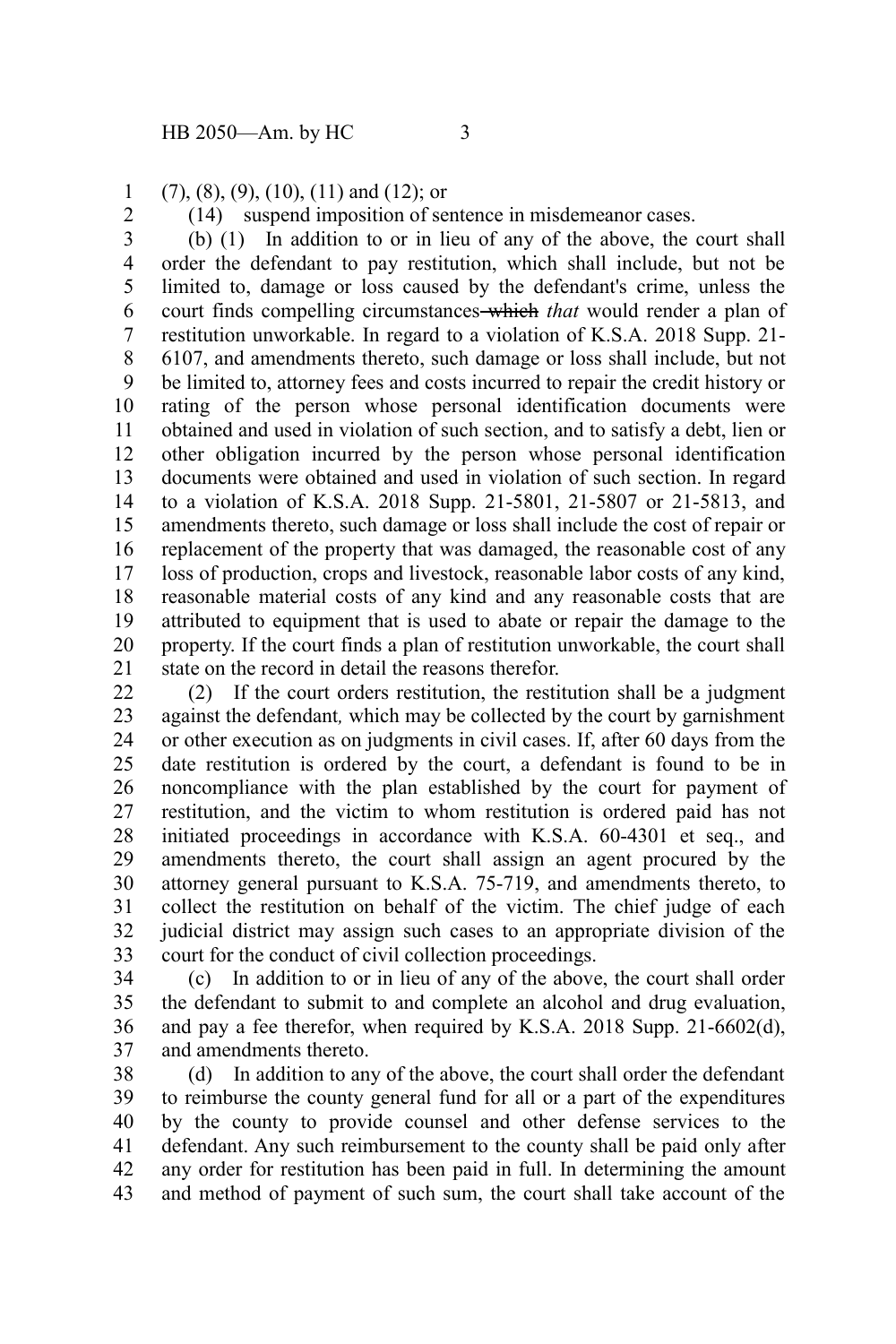financial resources of the defendant and the nature of the burden that payment of such sum will impose. A defendant who has been required to pay such sum and who is not willfully in default in the payment thereof may at any time petition the court-which *that* sentenced the defendant to waive payment of such sum or any unpaid portion thereof. If it appears to the satisfaction of the court that payment of the amount due will impose manifest hardship on the defendant or the defendant's immediate family, the court may waive payment of all or part of the amount due or modify the method of payment. 1 2 3 4 5 6 7 8 9

(e) In releasing a defendant on probation, the court shall direct that the defendant be under the supervision of a court services officer. If the court commits the defendant to the custody of the secretary of corrections or to jail, the court may specify in its order the amount of restitution to be paid and the person to whom it shall be paid if restitution is later ordered as a condition of parole, conditional release or postrelease supervision. 10 11 12 13 14 15

(f) (1) When a new felony is committed while the offender is incarcerated and serving a sentence for a felony, or while the offender is on probation, assignment to a community correctional services program, parole, conditional release or postrelease supervision for a felony, a new sentence shall be imposed consecutively pursuant to the provisions of K.S.A. 2018 Supp. 21-6606, and amendments thereto, and the court may sentence the offender to imprisonment for the new conviction, even when the new crime of conviction otherwise presumes a nonprison sentence. In this event, imposition of a prison sentence for the new crime does not constitute a departure. 16 17 18 19 20 21 22 23 24 25

(2) When a new felony is committed during a period of time-during which *when* the defendant would have been on probation, assignment to a community correctional services program, parole, conditional release or postrelease supervision for a felony had the defendant not been granted release by the court pursuant to K.S.A. 2018 Supp. 21-6608(d), and amendments thereto, or the prisoner review board pursuant to K.S.A. 22- 3717, and amendments thereto, the court may sentence the offender to imprisonment for the new conviction, even when the new crime of conviction otherwise presumes a nonprison sentence. In this event, imposition of a prison sentence for the new crime does not constitute a departure. 26 27 28 29 30 31 32 33 34 35 36

(3) When a new felony is committed while the offender is incarcerated in a juvenile correctional facility pursuant to K.S.A. 38-1671, prior to its repeal, or K.S.A. 2018 Supp. 38-2373, and amendments thereto, for an offense, which if committed by an adult would constitute the commission of a felony, upon conviction, the court shall sentence the offender to imprisonment for the new conviction, even when the new crime of conviction otherwise presumes a nonprison sentence. In this 37 38 39 40 41 42 43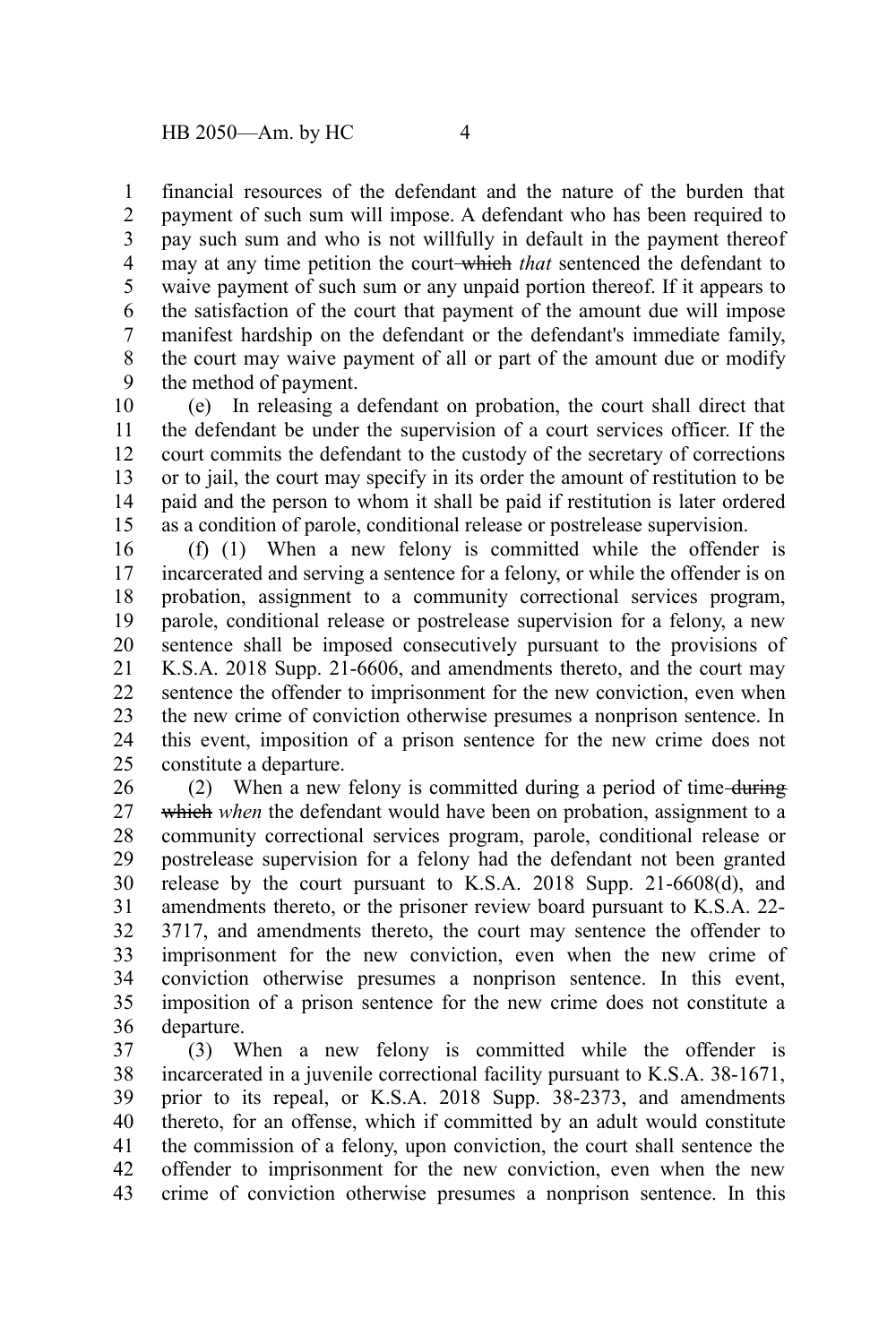event, imposition of a prison sentence for the new crime does not constitute a departure. The conviction shall operate as a full and complete discharge from any obligations, except for an order of restitution, imposed on the offender arising from the offense for which the offender was committed to a juvenile correctional facility. 1 2 3 4 5

(4) When a new felony is committed while the offender is on release for a felony pursuant to the provisions of article 28 of chapter 22 of the Kansas Statutes Annotated, and amendments thereto, or similar provisions of the laws of another jurisdiction, a new sentence may be imposed consecutively pursuant to the provisions of K.S.A. 2018 Supp. 21-6606, and amendments thereto, and the court may sentence the offender to imprisonment for the new conviction, even when the new crime of conviction otherwise presumes a nonprison sentence. In this event, imposition of a prison sentence for the new crime does not constitute a departure. 6 7 8 9 10 11 12 13 14 15

(g) Prior to imposing a dispositional departure for a defendant whose offense is classified in the presumptive nonprison grid block of either sentencing guideline grid, prior to sentencing a defendant to incarceration whose offense is classified in grid blocks 5-H, 5-I or 6-G of the sentencing guidelines grid for nondrug crimes, in grid blocks 3-E, 3-F, 3-G, 3-H or 3-I of the sentencing guidelines grid for drug crimes committed prior to July 1, 2012, or in grid blocks 4-E, 4-F, 4-G, 4-H or 4-I of the sentencing guidelines grid for drug crimes committed on or after July 1, 2012, prior to sentencing a defendant to incarceration whose offense is classified in grid blocks 4-E or 4-F of the sentencing guidelines grid for drug crimes committed prior to July 1, 2012, or in grid blocks 5-C, 5-D, 5-E or 5-F of the sentencing guidelines grid for drug crimes committed on or after July 1, 2012, and whose offense does not meet the requirements of K.S.A. 2018 Supp. 21-6824, and amendments thereto, prior to revocation of a nonprison sanction of a defendant whose offense is classified in grid blocks 4-E or 4-F of the sentencing guidelines grid for drug crimes committed prior to July 1, 2012, or in grid blocks 5-C, 5-D, 5-E or 5-F of the sentencing guidelines grid for drug crimes committed on or after July 1, 2012, and whose offense does not meet the requirements of K.S.A. 2018 Supp. 21-6824, and amendments thereto, or prior to revocation of a nonprison sanction of a defendant whose offense is classified in the presumptive nonprison grid block of either sentencing guideline grid or grid blocks 5-H, 5-I or 6-G of the sentencing guidelines grid for nondrug crimes, in grid blocks 3-E, 3-F, 3-G, 3-H or 3-I of the sentencing guidelines grid for drug crimes committed prior to July 1, 2012, or in grid blocks 4-E, 4-F, 4-G, 4-H or 4-I of the sentencing guidelines grid for drug crimes committed on or after July 1, 2012, the court shall consider placement of the defendant in the Labette correctional conservation camp, 16 17 18 19 20 21 22 23 24 25 26 27 28 29 30 31 32 33 34 35 36 37 38 39 40 41 42 43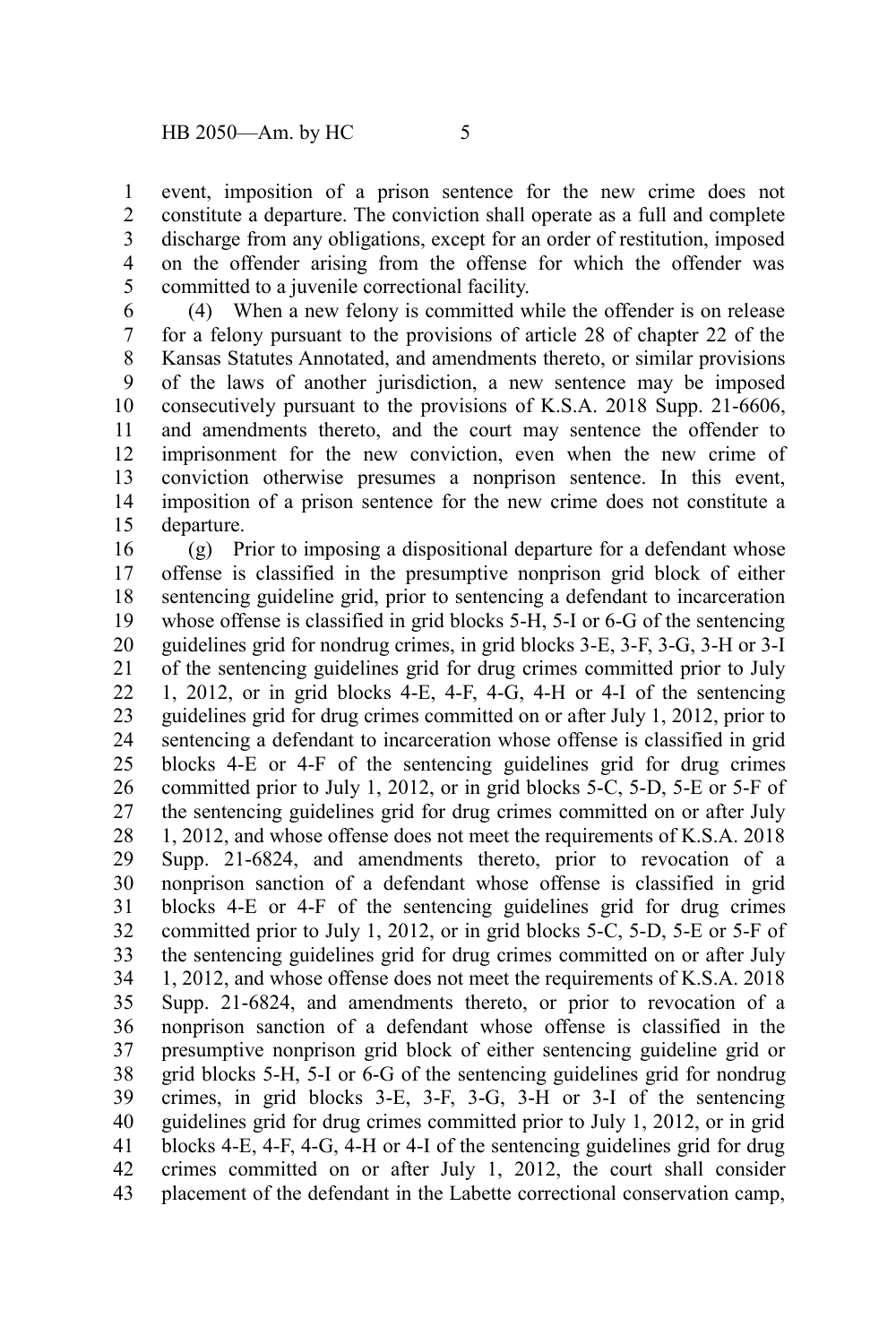conservation camps established by the secretary of corrections pursuant to 1

K.S.A. 75-52,127, and amendments thereto, or a community intermediate sanction center. Pursuant to this subsection the defendant shall not be sentenced to imprisonment if space is available in a conservation camp or community intermediate sanction center and the defendant meets all of the conservation camp's or community intermediate sanction center's placement criteria unless the court states on the record the reasons for not placing the defendant in a conservation camp or community intermediate sanction center. 2 3 4 5 6 7 8 9

(h) In committing a defendant to the custody of the secretary of corrections, the court shall fix a term of confinement within the limits provided by law. In those cases where the law does not fix a term of confinement for the crime for which the defendant was convicted, the court shall fix the term of such confinement. 10 11 12 13 14

(i) In addition to any of the above, the court shall order the defendant to reimburse the state general fund for all or part of the expenditures by the state board of indigents' defense services to provide counsel and other defense services to the defendant. In determining the amount and method of payment of such sum, the court shall take account of the financial resources of the defendant and the nature of the burden that payment of such sum will impose. A defendant who has been required to pay such sum and who is not willfully in default in the payment thereof may at any time petition the court which *that* sentenced the defendant to waive payment of such sum or any unpaid portion thereof. If it appears to the satisfaction of the court that payment of the amount due will impose manifest hardship on the defendant or the defendant's immediate family, the court may waive payment of all or part of the amount due or modify the method of payment. The amount of attorney fees to be included in the court order for reimbursement shall be the amount claimed by appointed counsel on the payment voucher for indigents' defense services or the amount prescribed by the board of indigents' defense services reimbursement tables as provided in K.S.A. 22-4522, and amendments thereto, whichever is less. 15 16 17 18 19 20 21 22 23 24 25 26 27 28 29 30 31 32

(j) This section shall not deprive the court of any authority conferred by any other Kansas statute to decree a forfeiture of property, suspend or cancel a license, remove a person from office or impose any other civil penalty as a result of conviction of crime. 33 34 35 36

(k) An application for or acceptance of probation or assignment to a community correctional services program shall not constitute an acquiescence in the judgment for purpose of appeal, and any convicted person may appeal from such conviction, as provided by law, without regard to whether such person has applied for probation, suspended sentence or assignment to a community correctional services program. 37 38 39 40 41 42

(l) The secretary of corrections is authorized to make direct 43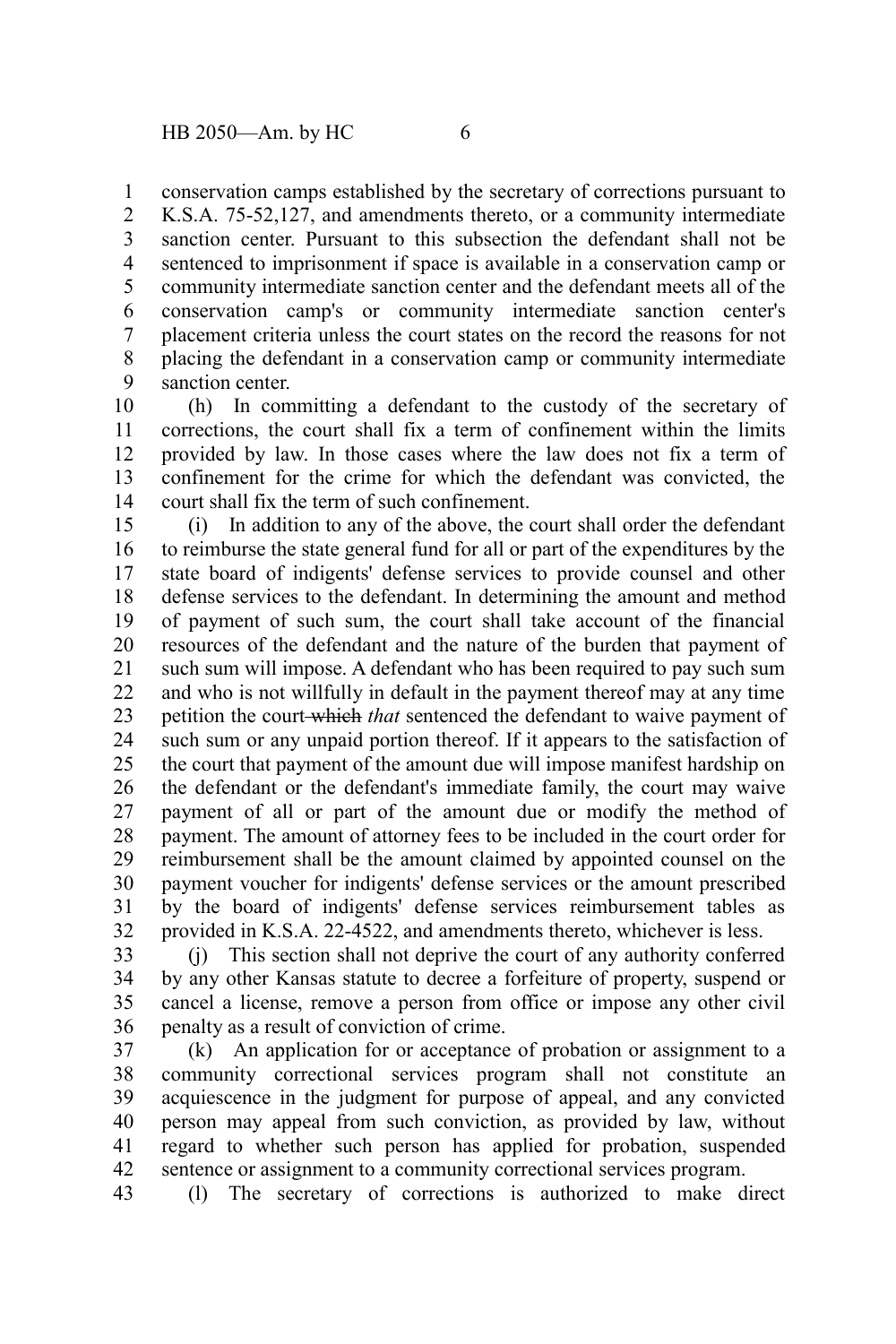placement to the Labette correctional conservation camp or a conservation camp established by the secretary pursuant to K.S.A. 75-52,127, and amendments thereto, of an inmate sentenced to the secretary's custody if the inmate: 1 2 3 4

(1) Has been sentenced to the secretary for a probation revocation, as a departure from the presumptive nonimprisonment grid block of either sentencing grid, for an offense which *that* is classified in grid blocks 5-H, 5-I or 6-G of the sentencing guidelines grid for nondrug crimes, in grid blocks 3-E, 3-F, 3-G, 3-H or 3-I of the sentencing guidelines grid for drug crimes committed prior to July 1, 2012, in grid blocks 4-E, 4-F, 4-G, 4-H or 4-I of the sentencing guidelines grid for drug crimes committed on or after July 1, 2012, or for an offense which *that* is classified in grid blocks 4-E or 4-F of the sentencing guidelines grid for drug crimes committed prior to July 1, 2012, or in grid blocks 5-C, 5-D, 5-E or 5-F of the sentencing guidelines grid for drug crimes committed on or after July 1, 2012, and such offense does not meet the requirements of K.S.A. 2018 Supp. 21-6824, and amendments thereto; and 5 6 7 8 9 10 11 12 13 14 15 16 17

18

(2) otherwise meets admission criteria of the camp.

If the inmate successfully completes a conservation camp program, the secretary of corrections shall report such completion to the sentencing court and the county or district attorney. The inmate shall then be assigned by the court to six months of follow-up supervision conducted by the appropriate community corrections services program. The court may also order that supervision continue thereafter for the length of time authorized by K.S.A. 2018 Supp. 21-6608, and amendments thereto. 19 20 21 22 23 24 25

(m) When it is provided by law that a person shall be sentenced pursuant to K.S.A. 1993 Supp. 21-4628, prior to its repeal, the provisions of this section shall not apply. 26 27 28

(n) (1) Except as provided by K.S.A. 2018 Supp. 21-6630 and 21- 6805(f), and amendments thereto, in addition to any of the above, for felony violations of K.S.A. 2018 Supp. 21-5706, and amendments thereto, the court shall require the defendant who meets the requirements established in K.S.A. 2018 Supp. 21-6824, and amendments thereto, to participate in a certified drug abuse treatment program, as provided in K.S.A. 2018 Supp. 75-52,144, and amendments thereto, including, but not limited to, an approved after-care plan. The amount of time spent participating in such program shall not be credited as service on the underlying prison sentence. 29 30 31 32 33 34 35 36 37 38

(2) If the defendant fails to participate in or has a pattern of intentional conduct that demonstrates the defendant's refusal to comply with or participate in the treatment program, as established by judicial finding, the defendant shall be subject to sanction or revocation pursuant to the provisions of K.S.A. 22-3716, and amendments thereto. If the 39 40 41 42 43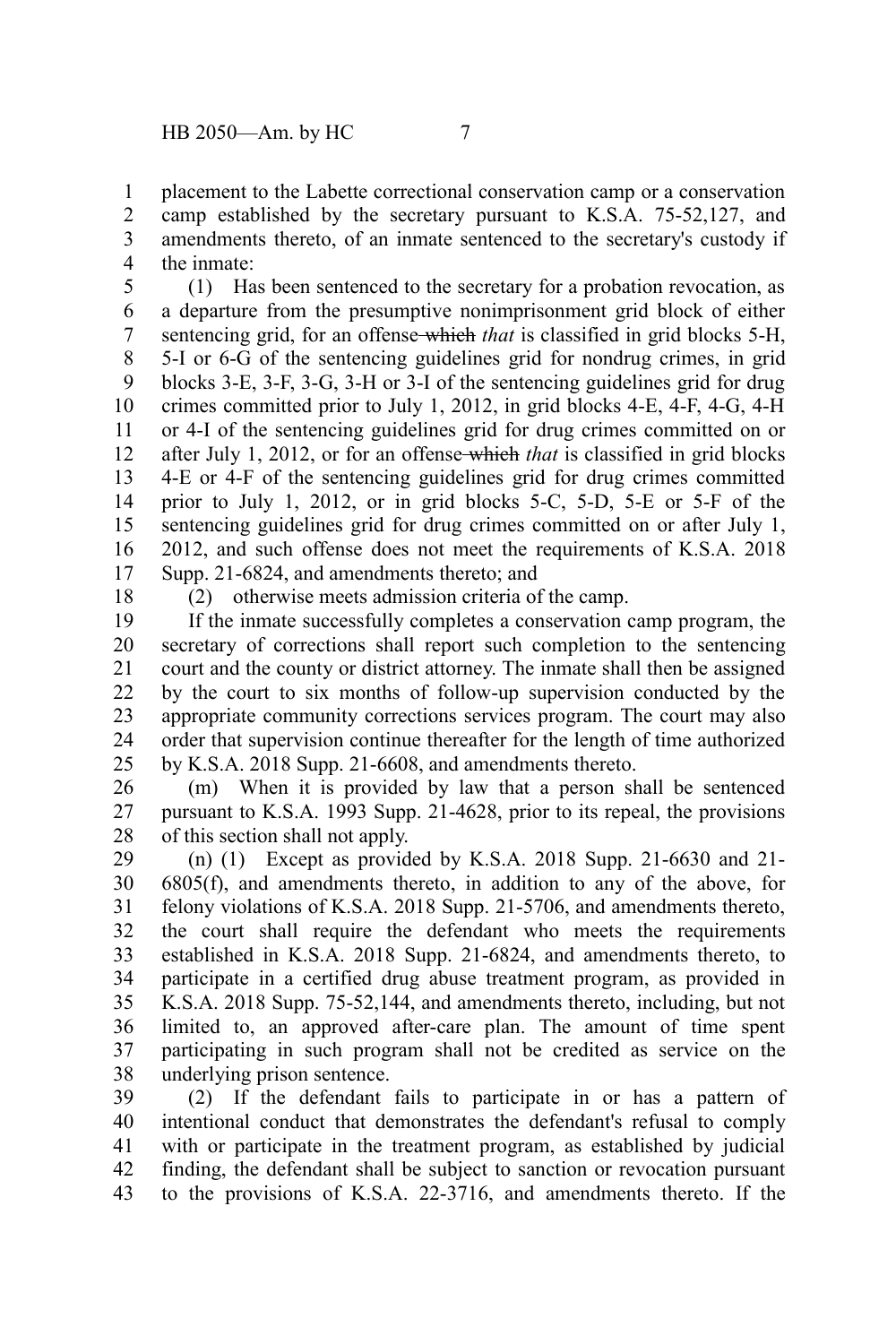defendant's probation is revoked, the defendant shall serve the underlying prison sentence as established in K.S.A. 2018 Supp. 21-6805, and amendments thereto. 1 2 3

 $(A)$  Except as provided in subsection  $(n)(2)(B)$ , for those offenders who are convicted on or after July 1, 2003, but prior to July 1, 2013, upon completion of the underlying prison sentence, the offender shall not be subject to a period of postrelease supervision. 4 5 6 7

(B) Offenders whose crime of conviction was committed on or after July 1, 2013, and whose probation is revoked pursuant to K.S.A. 22- 3716(c), and amendments thereto, or whose underlying prison term expires while serving a sanction pursuant to K.S.A. 22-3716(c)(1)(C) or (e)(1)(D), and amendments thereto, shall serve a period of postrelease supervision upon the completion of the underlying prison term. 8 9 10 11 12 13

(o) (1) Except as provided in paragraph (3), in addition to any other penalty or disposition imposed by law, upon a conviction for unlawful possession of a controlled substance or controlled substance analog in violation of K.S.A. 2018 Supp. 21-5706, and amendments thereto, in which the trier of fact makes a finding that the unlawful possession occurred while transporting the controlled substance or controlled substance analog in any vehicle upon a highway or street, the offender's driver's license or privilege to operate a motor vehicle on the streets and highways of this state shall be suspended for one year. 14 15 16 17 18 19 20 21 22

(2) Upon suspension of a license pursuant to this subsection, the court shall require the person to surrender the license to the court, which shall transmit the license to the division of motor vehicles of the department of revenue, to be retained until the period of suspension expires. At that time, the licensee may apply to the division for return of the license. If the license has expired, the person may apply for a new license, which shall be issued promptly upon payment of the proper fee and satisfaction of other conditions established by law for obtaining a license unless another suspension or revocation of the person's privilege to operate a motor vehicle is in effect. 23 24 25 26 27 28 29 30 31 32

(3) (A) In lieu of suspending the driver's license or privilege to operate a motor vehicle on the highways of this state of any person as provided in paragraph (1), the judge of the court in which such person was convicted may enter an order-which that places conditions on such person's privilege of operating a motor vehicle on the highways of this state, a certified copy of which such person shall be required to carry any time such person is operating a motor vehicle on the highways of this state. Any such order shall prescribe the duration of the conditions imposed, which in no event shall be for a period of more than one year. 33 34 35 36 37 38 39 40 41

(B) Upon entering an order restricting a person's license hereunder, the judge shall require such person to surrender such person's driver's 42 43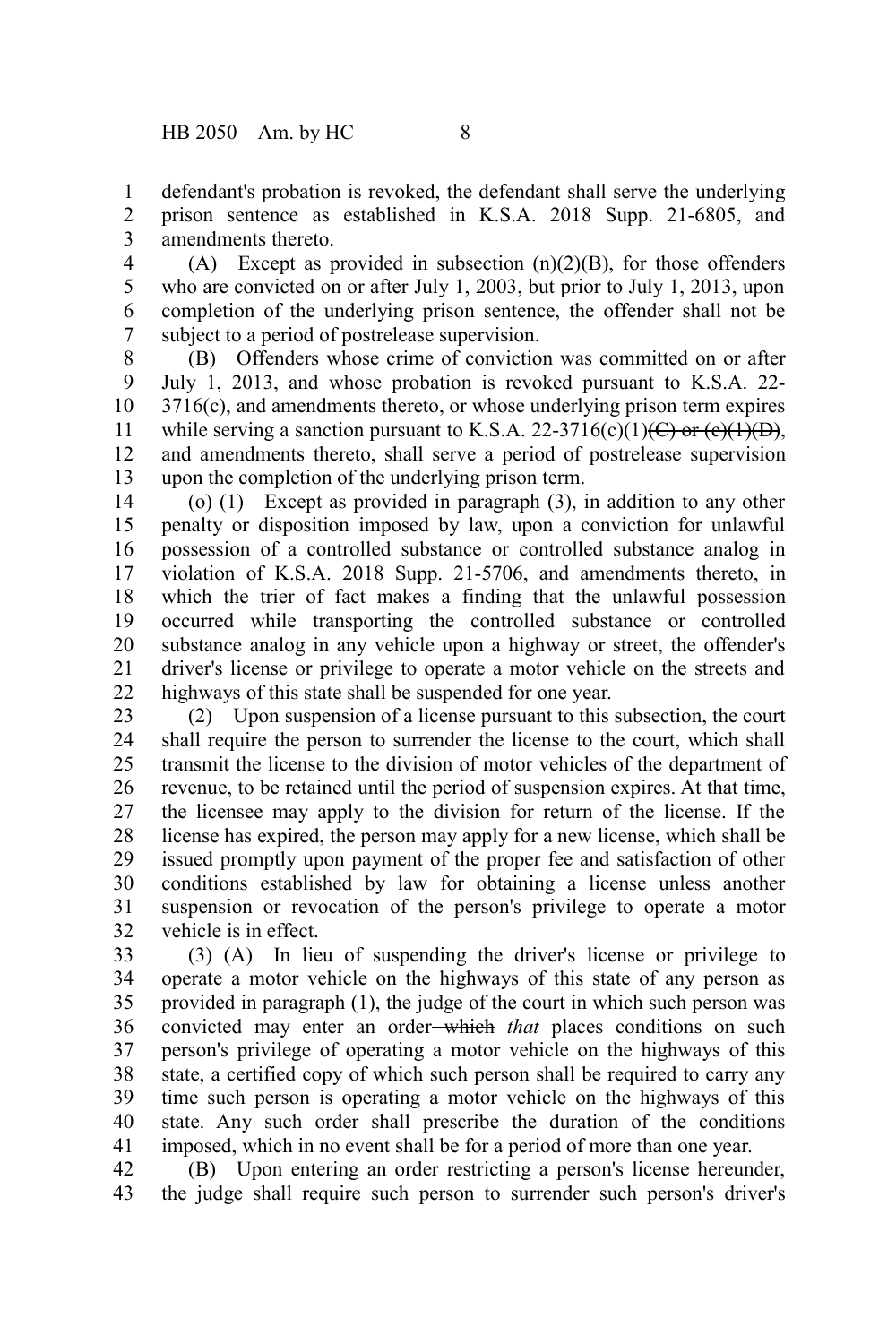license to the judge who shall cause it to be transmitted to the division of vehicles, together with a copy of the order. Upon receipt thereof, the division of vehicles shall issue without charge a driver's license*,* which shall indicate on its face that conditions have been imposed on such person's privilege of operating a motor vehicle and that a certified copy of the order imposing such conditions is required to be carried by the person for whom the license was issued any time such person is operating a motor vehicle on the highways of this state. If the person convicted is a nonresident, the judge shall cause a copy of the order to be transmitted to the division and the division shall forward a copy of it to the motor vehicle administrator of such person's state of residence. Such judge shall furnish to any person whose driver's license has had conditions imposed on it under this paragraph a copy of the order, which shall be recognized as a valid Kansas driver's license until such time as the division shall issue the restricted license provided for in this paragraph. 1 2 3 4 5 6 7 8 9 10 11 12 13 14 15

(C) Upon expiration of the period of time for which conditions are imposed pursuant to this subsection, the licensee may apply to the division for the return of the license previously surrendered by such licensee. In the event such license has expired, such person may apply to the division for a new license, which shall be issued immediately by the division upon payment of the proper fee and satisfaction of the other conditions established by law, unless such person's privilege to operate a motor vehicle on the highways of this state has been suspended or revoked prior thereto. If any person shall violate any of the conditions imposed under this paragraph, such person's driver's license or privilege to operate a motor vehicle on the highways of this state shall be revoked for a period of not less than 60 days nor more than one year by the judge of the court in which such person is convicted of violating such conditions. 16 17 18 19 20 21 22 23 24 25 26 27 28

(4) As used in this subsection, "highway" and "street" mean the same as in K.S.A. 8-1424 and 8-1473, and amendments thereto. 29 30

(p) In addition to any of the above, for any criminal offense that includes the domestic violence designation pursuant to K.S.A. 2018 Supp. 22-4616, and amendments thereto, the court shall require the defendant to: (1) Undergo a domestic violence offender assessment conducted by a certified batterer intervention program; and (2) follow all recommendations made by such program, unless otherwise ordered by the court or the department of corrections. The court may order a domestic violence offender assessment and any other evaluation prior to sentencing if the assessment or evaluation would assist the court in determining an appropriate sentence. The entity completing the assessment or evaluation shall provide the assessment or evaluation and recommendations to the court and the court shall provide the domestic violence offender assessment to any entity responsible for supervising such defendant. A 31 32 33 34 35 36 37 38 39 40 41 42 43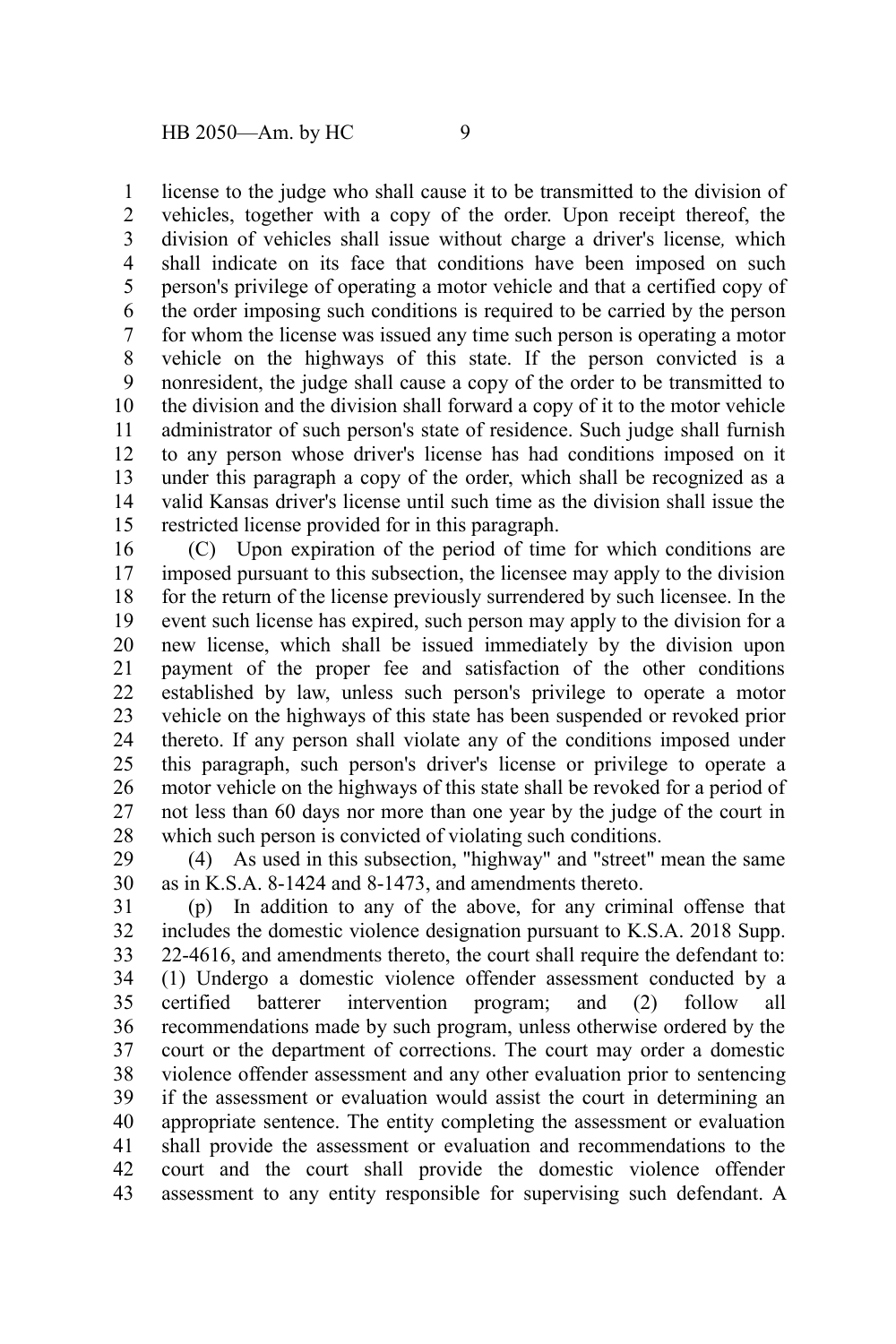defendant ordered to undergo a domestic violence offender assessment shall be required to pay for the assessment and, unless otherwise ordered by the court or the department of corrections, for completion of all recommendations. 1 2 3 4

(q) In imposing a fine, the court may authorize the payment thereof in installments. In lieu of payment of any fine imposed, the court may order that the person perform community service specified by the court. The person shall receive a credit on the fine imposed in an amount equal to \$5 for each full hour spent by the person in the specified community service. The community service ordered by the court shall be required to be performed by the later of one year after the fine is imposed or one year after release from imprisonment or jail, or by an earlier date specified by the court. If by the required date the person performs an insufficient amount of community service to reduce to zero the portion of the fine required to be paid by the person, the remaining balance shall become due on that date. If conditional reduction of any fine is rescinded by the court for any reason, then pursuant to the court's order the person may be ordered to perform community service by one year after the date of such rescission or by an earlier date specified by the court. If by the required date the person performs an insufficient amount of community service to reduce to zero the portion of the fine required to be paid by the person, the remaining balance of the fine shall become due on that date. All credits for community service shall be subject to review and approval by the court. 5 6 7 8 9 10 11 12 13 14 15 16 17 18 19 20 21 22 23

(r) In addition to any other penalty or disposition imposed by law, for any defendant sentenced to imprisonment pursuant to K.S.A. 21-4643, prior to its repeal, or K.S.A. 2018 Supp. 21-6627, and amendments thereto, for crimes committed on or after July 1, 2006, the court shall order that the defendant be electronically monitored upon release from imprisonment for the duration of the defendant's natural life and that the defendant shall reimburse the state for all or part of the cost of such monitoring as determined by the prisoner review board. 24 25 26 27 28 29 30 31

(s) Whenever the court has released the defendant on probation pursuant to subsection (a)(3), the defendant's supervising court services officer, with the concurrence of the chief court services officer, may impose the violation sanctions as provided in K.S.A.  $22-3716(c)(1)(B)$ , and amendments thereto, without further order of the court, unless: $(1)$ The court has specifically withheld this authority in its sentencing order; or 32 33 34 35 36 37

 $(2)$  the defendant, after being apprised of the right to a revocation hearing before the court pursuant to K.S.A. 22-3716(b), and amendments thereto, refuses to waive such right. 38 39 40

(t) Whenever the court has assigned the defendant to a community correctional services program pursuant to subsection (a)(4), the defendant's community corrections officer, with the concurrence of the community 41 42 43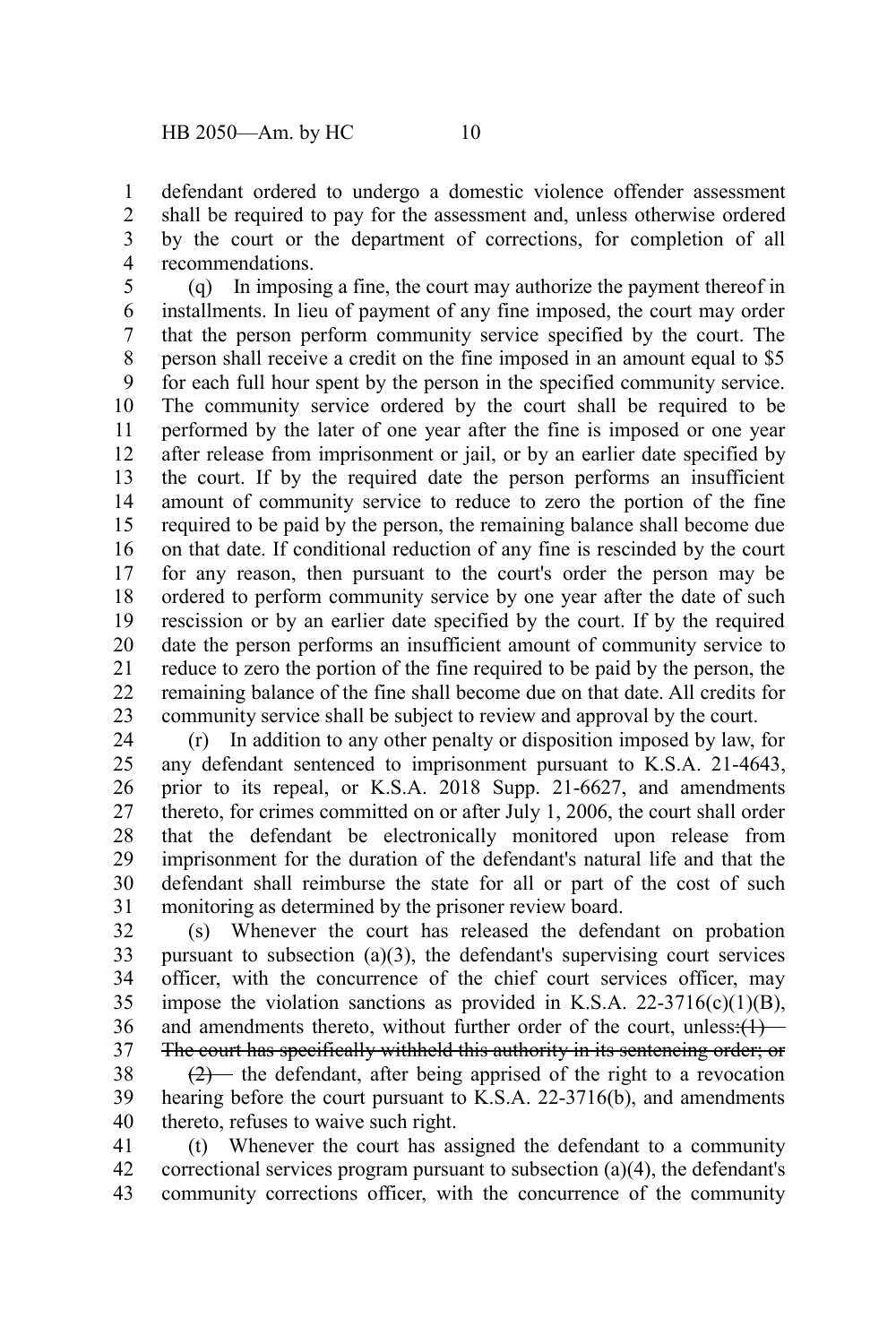corrections director, may impose the violation sanctions as provided in K.S.A.  $22-3716(c)(1)(B)$ , and amendments thereto, without further order 1 2

of the court unless: 3

(1) The court has specifically withheld this authority in its sentencing order; or 4 5

 $(2)$ — the defendant, after being apprised of the right to a revocation hearing before the court pursuant to K.S.A. 22-3716(b), and amendments thereto, refuses to waive such right. 6 7 8

*(u) In addition to any of the above, the court shall authorize an additional 18 days of confinement in a county jail to be reserved for sanctions as set forth in K.S.A. 22-3716(b)(3)(B), (b)(4) or (c)(1)(B), and amendments thereto.* 9 10 11 12

Sec. 2. K.S.A. 2018 Supp. 22-3716 is hereby amended to read as follows: 22-3716. (a) At any time during probation, assignment to a community correctional services program, suspension of sentence or pursuant to subsection (e) for defendants who committed a crime prior to July 1, 1993, and at any time during which *when* a defendant is serving a nonprison sanction for a crime committed on or after July 1, 1993, or pursuant to subsection (e), the court may issue a warrant for the arrest of a defendant for violation of any of the conditions of release or assignment, a notice to appear to answer to a charge of violation or a violation of the defendant's nonprison sanction. The notice shall be personally served upon the defendant. The warrant shall authorize all officers named in the warrant to return the defendant to the custody of the court or to any certified detention facility designated by the court. Any court services officer or community correctional services officer may arrest the defendant without a warrant or may deputize any other officer with power of arrest to do so by giving the officer a written or verbal statement setting forth that the defendant has, in the judgment of the court services officer or community correctional services officer, violated the conditions of the defendant's release or a nonprison sanction. A written statement delivered to the official in charge of a county jail or other place of detention shall be sufficient warrant for the detention of the defendant. After making an arrest, the court services officer or community correctional services officer shall present to the detaining authorities a similar statement of the circumstances of violation. Provisions regarding release on bail of persons charged with a crime shall be applicable to defendants arrested under these provisions. 13 14 15 16 17 18 19 20 21 22 23 24 25 26 27 28 29 30 31 32 33 34 35 36 37 38

(b) (1) Upon arrest and detention pursuant to subsection (a), the court services officer or community correctional services officer shall immediately notify the court and shall submit in writing a report showing in what manner the defendant has violated the conditions of release or assignment or a nonprison sanction. 39 40 41 42 43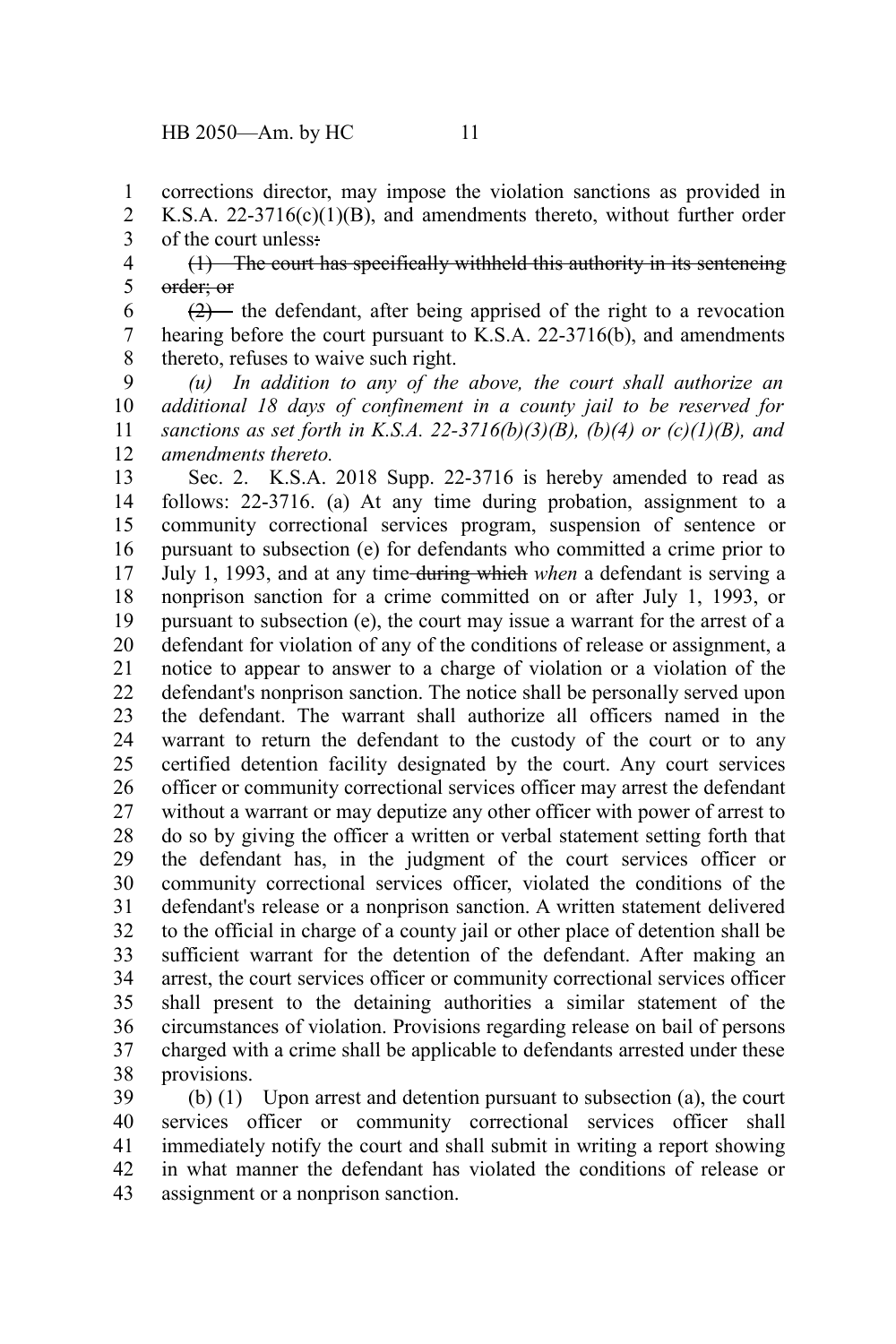(2) Unless the defendant, after being apprised of the right to a hearing by the supervising court services or community correctional services officer, waives such hearing, the court shall cause the defendant to be brought before it without unnecessary delay for a hearing on the violation charged. The hearing shall be in open court and the state shall have the burden of establishing the violation. The defendant shall have the right to be represented by counsel and shall be informed by the judge that, if the defendant is financially unable to obtain counsel, an attorney will be appointed to represent the defendant. The defendant shall have the right to present the testimony of witnesses and other evidence on the defendant's behalf. Relevant written statements made under oath may be admitted and considered by the court along with other evidence presented at the hearing. 1 2 3 4 5 6 7 8 9 10 11 12

(3) (A) Except as otherwise provided, if the original crime of conviction was a felony, other than a felony specified in K.S.A. 2018 Supp. 21-6804(i), and amendments thereto, and a violation is established, the court may impose the violation sanctions as provided in subsection (c) (1). 13 14 15 16 17

(B) Except as otherwise provided, if the original crime of conviction was a misdemeanor or a felony specified in K.S.A. 2018 Supp. 21-6804(i), and amendments thereto, and a violation is established, the court may: 18 19 20

(i) Continue or modify the probation, assignment to a community correctional services program, suspension of sentence or nonprison sanction and impose confinement in a county jail not to exceed 60 days. If an offender is serving multiple probation terms concurrently, any confinement periods imposed shall be imposed concurrently; 21 22 23 24 25

(ii) impose an intermediate sanction of confinement in a county jail, to be imposed as a two-day or three-day consecutive period. The total of all such sanctions imposed pursuant to this subparagraph and subsections  $subsection$  (b)(4) $(A)$  and  $(b)$ (4) $(B)$  shall not exceed 18 total days during the term of supervision*, except as provided in subsection (h)*; or 26 27 28 29 30

(iii) revoke the probation, assignment to a community correctional services program, suspension of sentence or nonprison sanction and require the defendant to serve the sentence imposed, or any lesser sentence, and, if imposition of sentence was suspended, may impose any sentence which *that* might originally have been imposed. 31 32 33 34 35

(4) Except as otherwise provided, if the defendant waives the right to a hearing and the sentencing court has not specifically withheld the authority from court services or community correctional services to impose sanctions, the following sanctions may be imposed without further order of the court: 36 37 38 39 40

(A) If the defendant was on probation at the time of the violation, the defendant's supervising court services officer, with the concurrence of the chief court services officer, may impose an intermediate sanction of 41 42 43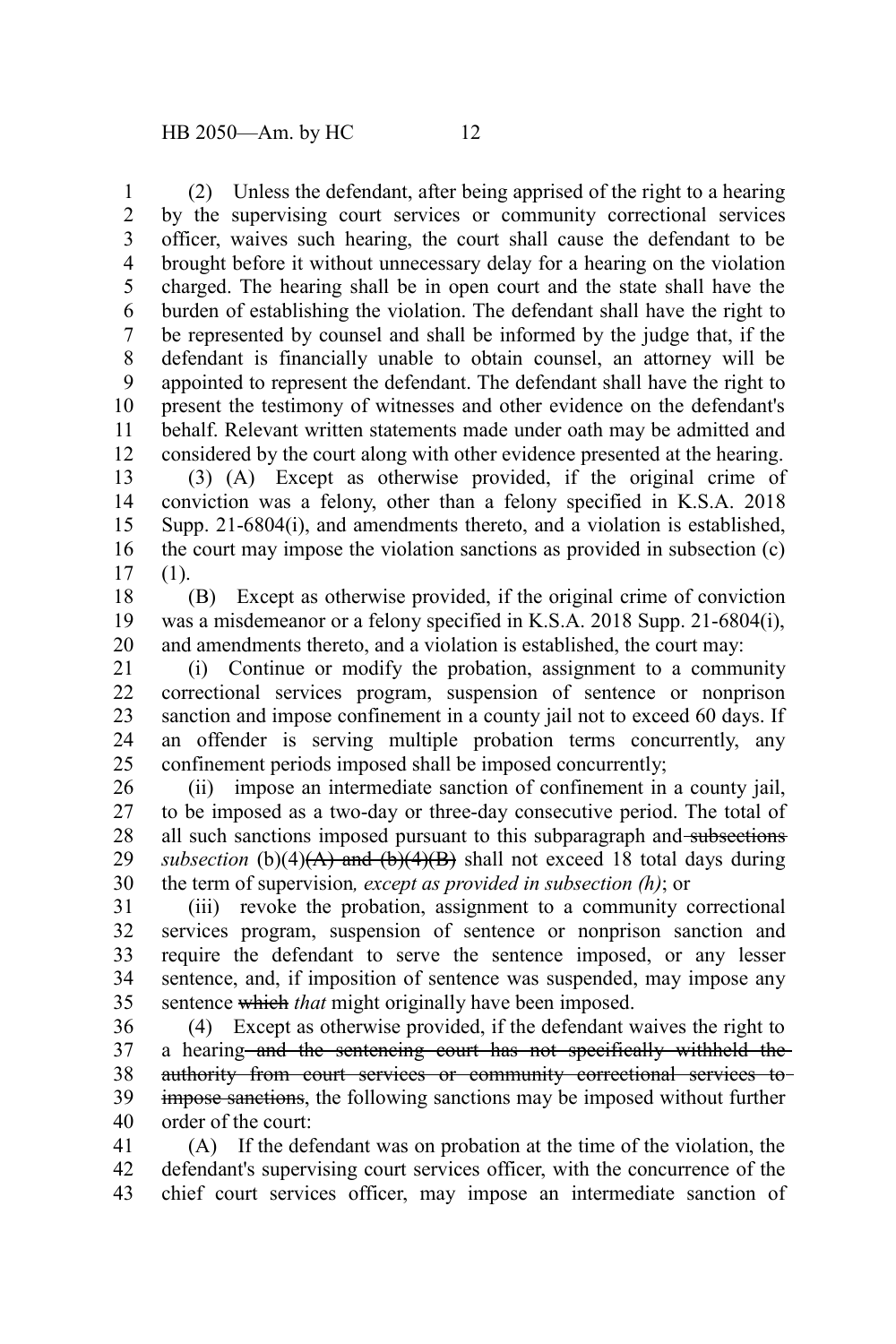confinement in a county jail, to be imposed as a two-day or three-day consecutive period. The total of all such sanctions imposed pursuant to this subparagraph and subsections  $(b)(4)(B)$  and  $(c)(1)(B)$  shall not exceed 18 total days during the term of supervision*, except as provided in subsection (h)*; and 1 2 3 4 5

(B) if the defendant was assigned to a community correctional services program at the time of the violation, the defendant's community corrections officer, with the concurrence of the community corrections director, may impose an intermediate sanction of confinement in a county jail, to be imposed as a two-day or three-day consecutive period. The total of all such sanctions imposed pursuant to this subparagraph and subsections  $(b)(4)(A)$  and  $(c)(1)(B)$  shall not exceed 18 total days during the term of supervision*, except as provided in subsection (h)*. 6 7 8 9 10 11 12 13

(c) (1) Except as otherwise provided, if the original crime of conviction was a felony, other than a felony specified in K.S.A. 2018 Supp. 21-6804(i), and amendments thereto, and a violation is established, the court may impose the following sanctions: 14 15 16 17

(A) Continuation or modification of the release conditions of the probation, assignment to a community correctional services program, suspension of sentence or nonprison sanction; 18 19 20

(B) continuation or modification of the release conditions of the probation, assignment to a community correctional services program, suspension of sentence or nonprison sanction and an intermediate sanction of confinement in a county jail to be imposed as a two-day or three-day consecutive period. The total of all such sanctions imposed pursuant to this subparagraph and subsections *subsection* (b)(4)(A) and (b)(4)(B) shall not exceed 18 total days during the term of supervision*, except as provided in subsection (h)*; **or** 21 22 23 24 25 26 27 28

(C) if the violator already had at least one intermediate sanction imposed pursuant to subsection  $(b)(4)(A)$ ,  $(b)(4)(B)$  or  $(c)(1)(B)$  related to the crime for which the original supervision was imposed, continuation or modification of the release conditions of the probation, assignment to a community correctional services program, suspension of sentence or nonprison sanction and remanding the defendant to the custody of the secretary of corrections for a period of 120 days, subject to a reduction of up to 60 days in the discretion of the secretary *impose confinement in a county jail not to exceed 60 days*. This sanction shall not be imposed more than once during the term of supervision. The sanction imposed pursuant to this subparagraph shall begin upon pronouncement by the court and shall not be served by prior confinement credit, except as provided insubsection (c)(7)*(6)*; *or* (D) if the violator already had a sanction imposed pursuant to 29 30 31 32 33 34 35 36 37 38 39 40 41 42

subsection (b)(4)(A), (b)(4)(B), (c)(1)(B) or (c)(1)(C) related to the crime 43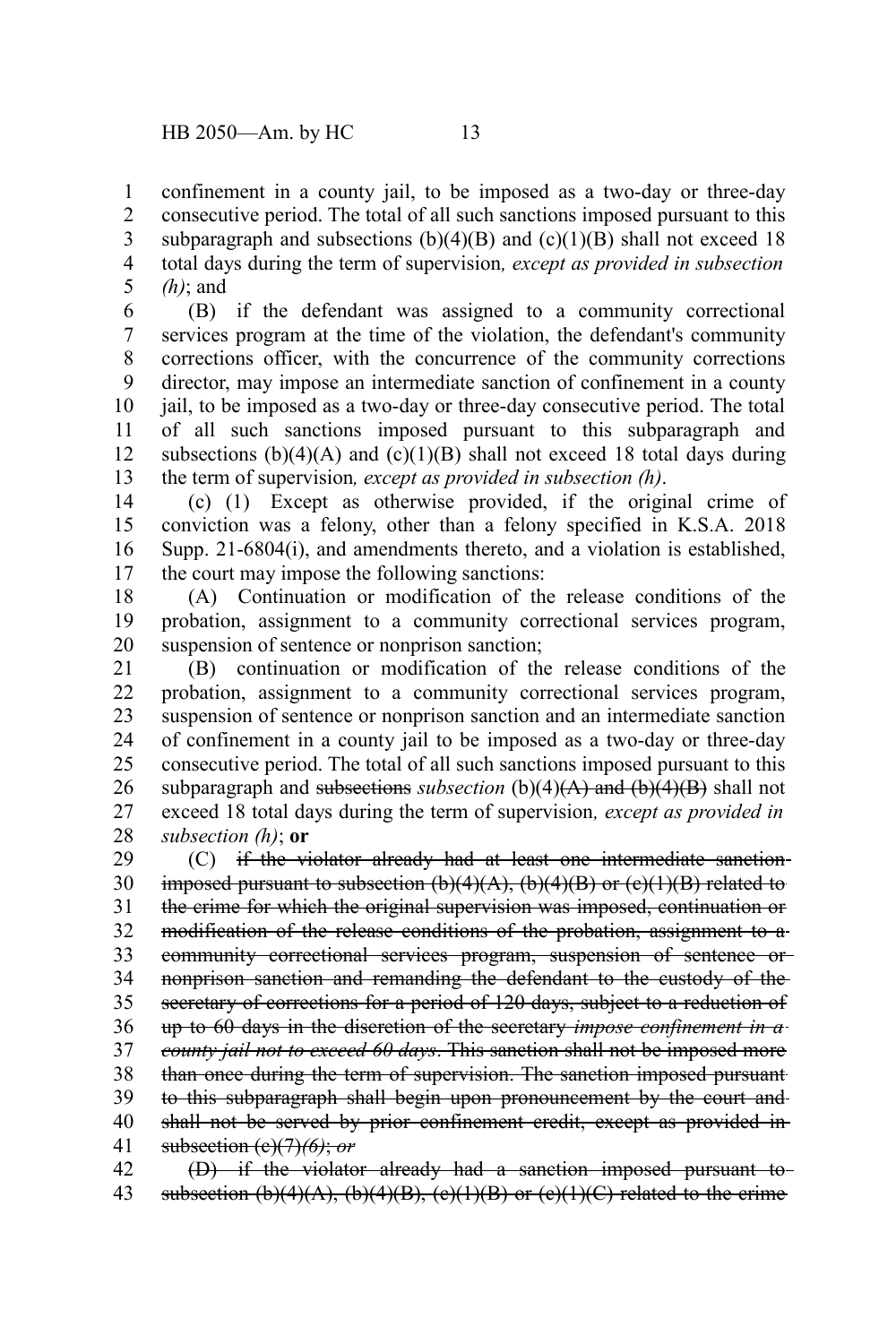for which the original supervision was imposed, continuation or 1

modification of the release conditions of the probation, assignment to a community correctional services program, suspension of sentence or nonprison sanction and remanding the defendant to the custody of the secretary of corrections for a period of 180 days, subject to a reduction of up to 90 days in the discretion of the secretary. This sanction shall not be imposed more than once during the term of supervision. The sanction imposed pursuant to this subparagraph shall begin upon pronouncement by the court and shall not be served by prior confinement credit, except as provided in subsection (e)(7); or 2 3 4 5 6 7 8 9 10

 $(E)$  if the violator already had a sanction imposed pursuant to subsection *subsections* **subsection** *(c)(1)(B) and* (c)(1)(C) or (c)(1)(D) related to the crime for which the original supervision was imposed, revocation of the probation, assignment to a community corrections services program, suspension of sentence or nonprison sanction and requiring such violator to serve the sentence imposed, or any lesser sentence and, if imposition of sentence was suspended, imposition of any sentence which *that* might originally have been imposed. 11 12 13 14 15 16 17 18

(2) Except as otherwise provided in subsections  $(c)(3)$ ,  $(c)(8)$  and  $(c)$  $(9)$  $(7)$ , no offender for whom a violation of conditions of release or assignment or a nonprison sanction has been established as provided in this section shall be required to serve any time for the sentence imposed or which might originally have been imposed in a state facility in the custody of the secretary of corrections for such violation, unless such person has already had at least one prior assignment to a community correctional services program related to the crime for which the original sentence was imposed. 19 20 21 22 23 24 25 26 27

(3) The provisions of subsection  $(c)(2)$  shall not apply to adult felony offenders as described in K.S.A. 75-5291(a)(3), and amendments thereto. 28 29

(4) The court may require an offender for whom a violation of conditions of release or assignment or a nonprison sanction has been established as provided in this section to serve any time for the sentence imposed or which might originally have been imposed in a state facility in the custody of the secretary of corrections without a prior assignment to a community correctional services program if the court finds and sets forth with particularity the reasons for finding that the safety of the members of the public will be jeopardized or that the welfare of the inmate will not be served by such assignment to a community correctional services program. 30 31 32 33 34 35 36 37 38

(5) When a new felony is committed while the offender is on probation or assignment to a community correctional services program, the new sentence shall be imposed consecutively pursuant to the provisions of K.S.A. 2018 Supp. 21-6606, and amendments thereto, and the court may sentence the offender to imprisonment for the new conviction, even when 39 40 41 42 43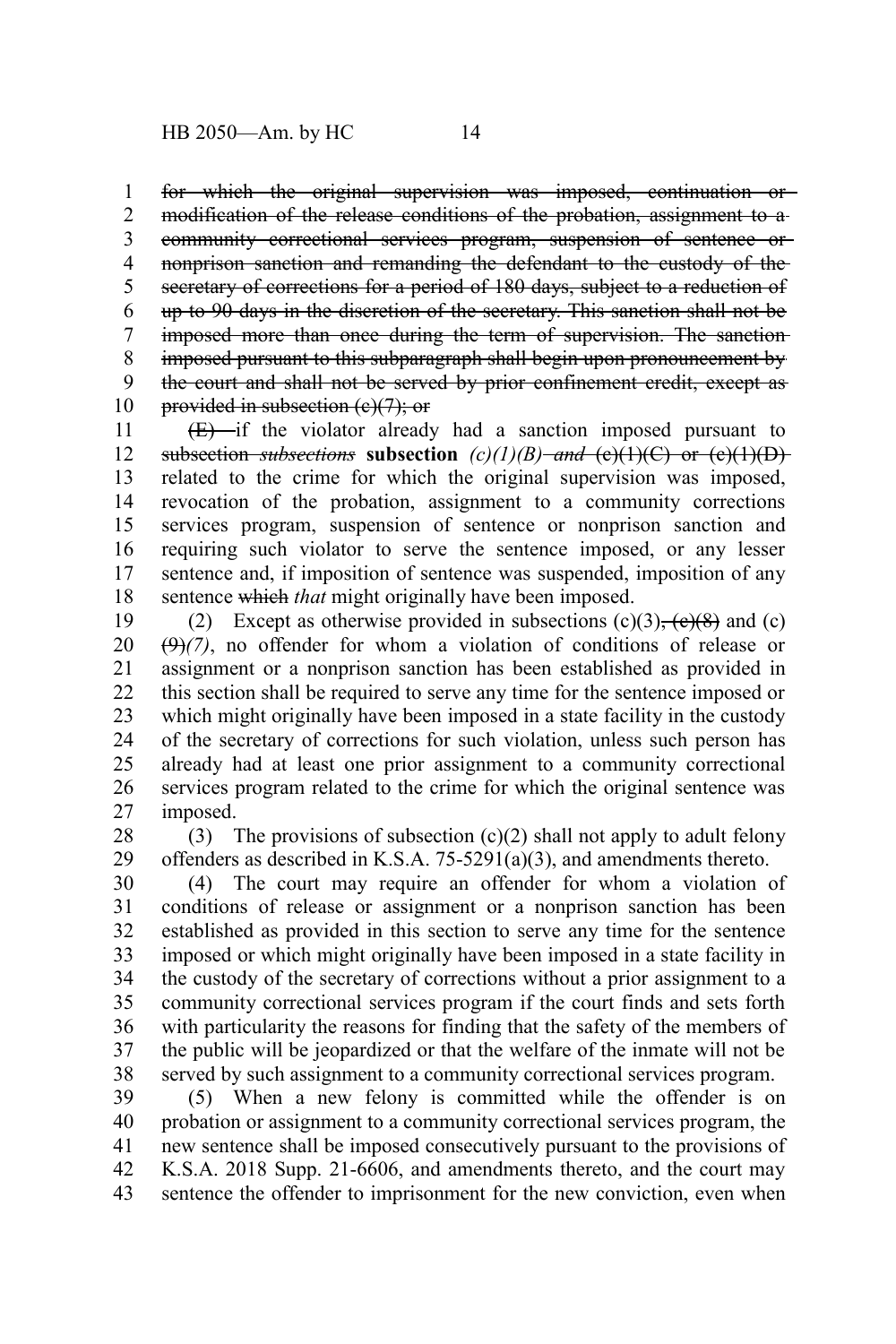the new crime of conviction otherwise presumes a nonprison sentence. In this event, imposition of a prison sentence for the new crime does not constitute a departure. 1 2 3

(6) Except as provided in subsection (f), upon completion of a violation sanction imposed pursuant to subsection  $(e)(1)(C)$  or  $(e)(1)(D)$ such offender shall return to community correctional services supervision. The sheriff shall not be responsible for the return of the offender to the county where the community correctional services supervision is assigned. 4 5 6 7 8

 $(7)$ —A violation sanction imposed pursuant to subsection (c)(1)(B), (e)  $(1)(C)$  or  $(e)(1)(D)$  shall not be longer than the amount of time remaining on the offender's underlying prison sentence. 9 10 11

 $(8)$   $(A)$  If the offender commits a new felony or misdemeanor while the offender is on probation, assignment to a community correctionalservices program, suspension of sentence or nonprison sanction, the court may revoke the probation, assignment to a community correctionalservices program, suspension of sentence or nonprison sanction of anoffender pursuant to subsection (c)(1)(E) without having previously imposed a sanction pursuant to subsection  $(e)(1)(B)$ ,  $(e)(1)(C)$  or  $(e)(1)(D)$ . 12 13 14 15 16 17 18

(B) If the offender absconds from supervision while the offender is on probation, assignment to a community correctional services program, suspension of sentence or nonprison sanction, the court may:(i) Revoke the probation, assignment to a community correctional services program, suspension of sentence or nonprison sanction of an offender pursuant to subsection (c)(1)(E) without having previously imposed a sanctionpursuant to subsection  $(e)(1)(B)$ ,  $(e)(1)(C)$  or  $(e)(1)(D)$ ; or 19 20 21 22 23 24 25

(ii) sanction the offender under subsection  $(e)(1)(A)$ ,  $(e)(1)(C)$  or  $(e)$  $(1)(D)$  without imposing a sanction under  $(e)(1)(B)$ . 26 27

(9)*(7)* The court may revoke the probation, assignment to a community correctional services program, suspension of sentence or nonprison sanction of an offender pursuant to subsection  $(c)(1)$ ( $\overline{E}$ ) without having previously imposed a sanction pursuant to subsection  $(c)(1)(B)$ ,  $(e)$  $(1)(C)$  or  $(e)(1)(D)$  if: 28 29 30 31 32

(A) The court finds and sets forth with particularity the reasons for finding that the safety of members of the public will be jeopardized or that the welfare of the offender will not be served by such sanction; or 33 34 35

(B) the probation, assignment to a community correctional services program, suspension of sentence or nonprison sanction was originally granted as the result of a dispositional departure granted by the sentencing court pursuant to K.S.A. 2018 Supp. 21-6815, and amendments thereto*;* 36 37 38 39

*(C) the offender commits a new felony or misdemeanor while the offender is on probation, assignment to a community correctional services program, suspension of sentence or nonprison sanction; or* 40 41 42

*(D) the offender absconds from supervision while the offender is on* 43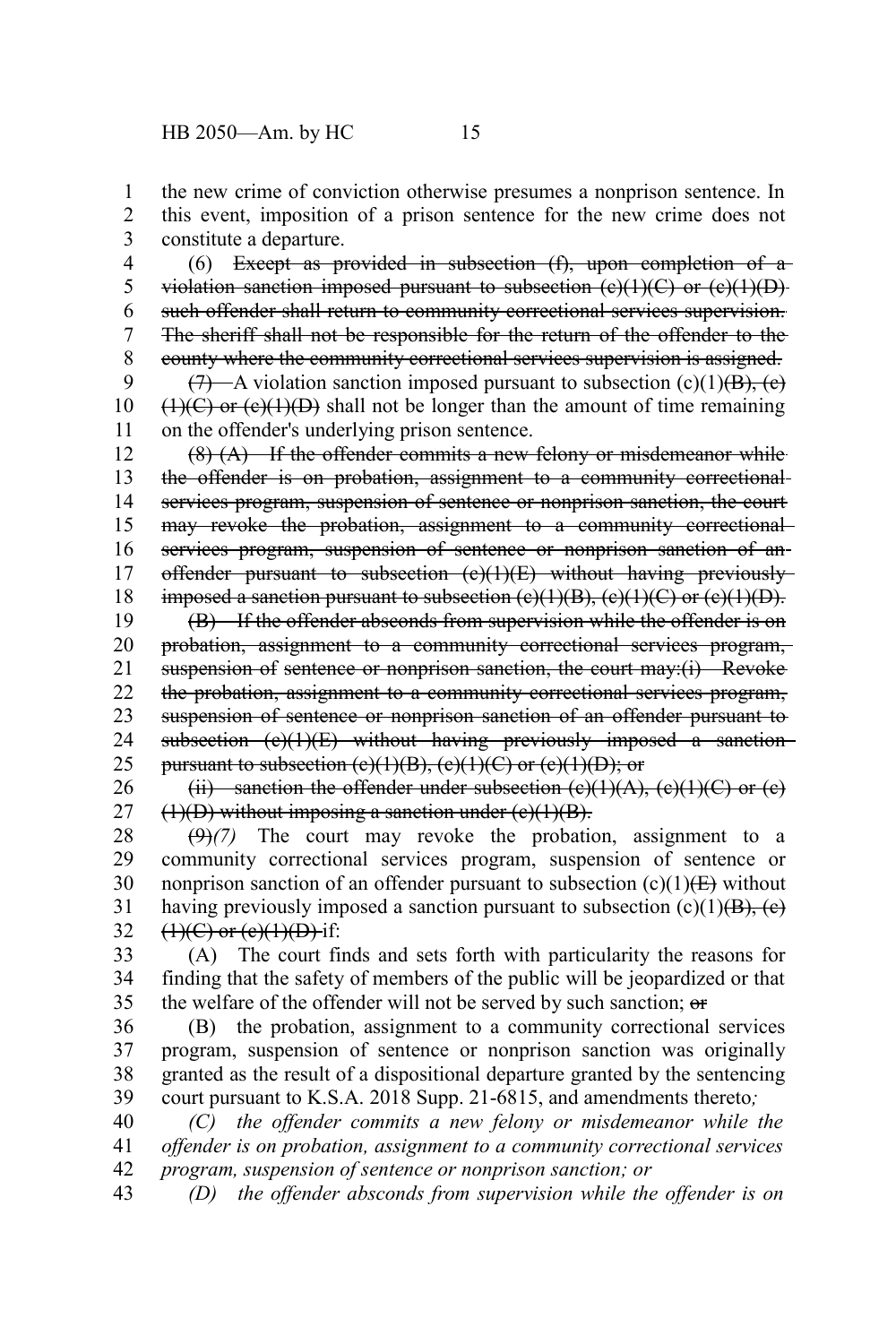*probation, assignment to a community correctional services program, suspension of sentence or nonprison sanction*. 1 2

 $(10)(8)$  If an offender is serving multiple probation terms concurrently, any violation sanctions imposed pursuant to subsection (c)(1)  $(B)$ ,  $(c)(1)(C)$  or  $(c)(1)(D)$ , or any sanction imposed pursuant to subsection (c)(11)*(9)*, shall be imposed concurrently. 3 4 5 6

(11)*(9)* If the original crime of conviction was a felony, except for violations of K.S.A. 8-1567 or 8-2,144, and amendments thereto, and the court makes a finding that the offender has committed one or more violations of the release conditions of the probation, assignment to a community correctional services program, suspension of sentence or nonprison sanction, the court may impose confinement in a county jail not to exceed 60 days upon each such finding. Such confinement is separate and distinct from the violation sanctions provided in subsection  $(c)(1)(B)$ ,  $(e)(1)(C)$ ,  $(e)(1)(D)$  and  $(e)(1)(E)$  and shall not be imposed at the same time as any such violation sanction. 7 8 9 10 11 12 13 14 15 16

 $(12)(10)$  The violation sanctions provided in this subsection shall apply to any violation of conditions of release or assignment or a nonprison sanction occurring on and after July 1, 2013, regardless of when the offender was sentenced for the original crime or committed the original crime for which sentenced. 17 18 19 20 21

(d) A defendant who is on probation, assigned to a community correctional services program, under suspension of sentence or serving a nonprison sanction and for whose return a warrant has been issued by the court shall be considered a fugitive from justice if it is found that the warrant cannot be served. If it appears that the defendant has violated the provisions of the defendant's release or assignment or a nonprison sanction, the court shall determine whether the time from the issuing of the warrant to the date of the defendant's arrest, or any part of it, shall be counted as time served on probation, assignment to a community correctional services program, suspended sentence or pursuant to a nonprison sanction. 22 23 24 25 26 27 28 29 30 31 32

(e) The court shall have 30 days following the date probation, assignment to a community correctional service program, suspension of sentence or a nonprison sanction was to end to issue a warrant for the arrest or notice to appear for the defendant to answer a charge of a violation of the conditions of probation, assignment to a community correctional service program, suspension of sentence or a nonprison sanction. 33 34 35 36 37 38 39

(f) For crimes committed on and after July 1, 2013, a felony offender whose nonprison sanction is revoked pursuant to subsection (c) or whose underlying prison term expires while serving a sanction pursuant to subsection (c)(1)(C) or (e)(1)(D) shall serve a period of postrelease 40 41 42 43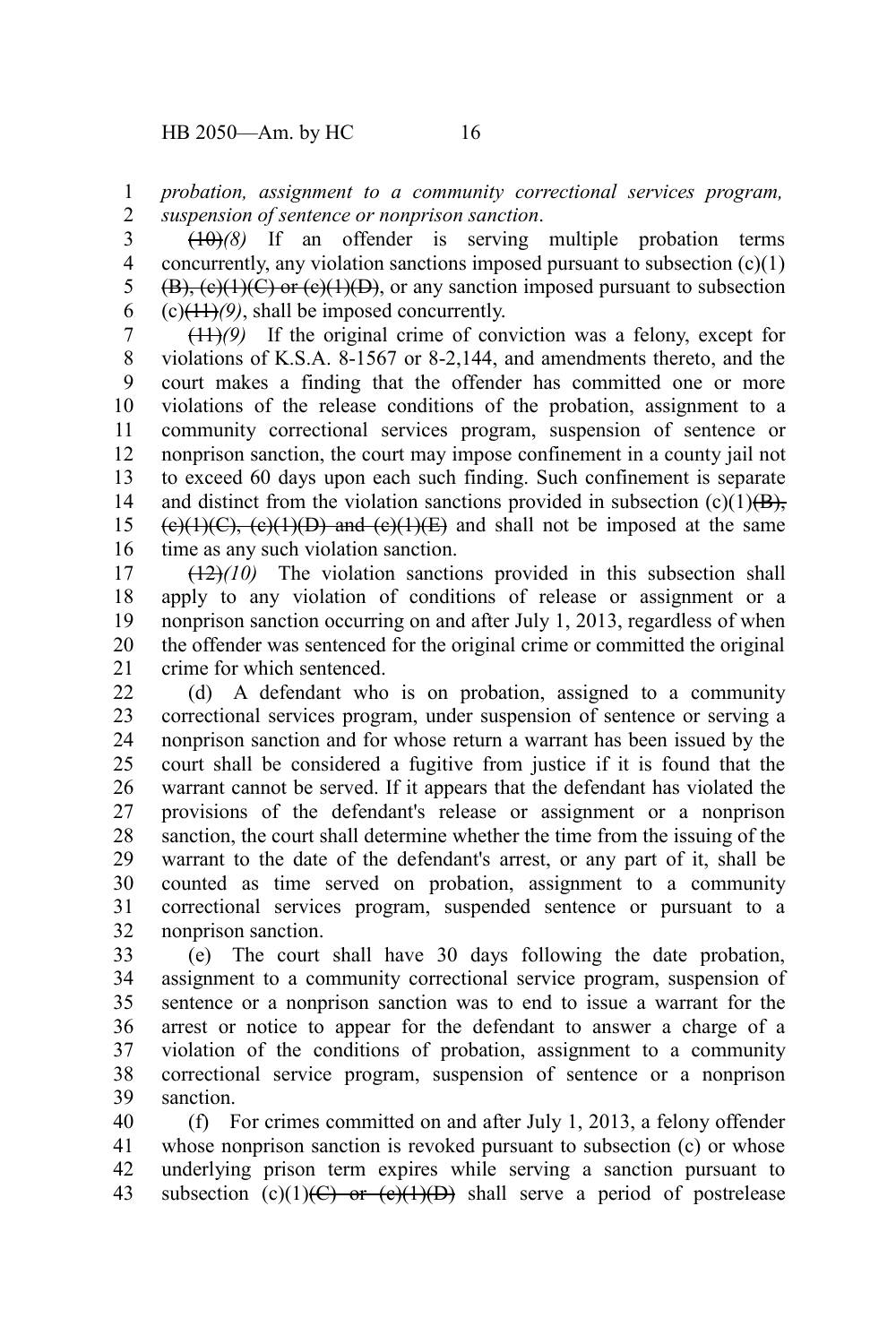supervision upon the completion of the prison portion of the underlying sentence. 1 2

(g) Offenders who have been sentenced pursuant to K.S.A. 2018 Supp. 21-6824, and amendments thereto, and who subsequently violate a condition of the drug and alcohol abuse treatment program shall be subject to an additional nonprison sanction for any such subsequent violation. Such nonprison sanctions shall include, but not be limited to, up to 60 days in a county jail, fines, community service, intensified treatment, house arrest and electronic monitoring. 3 4 5 6 7 8 9

*(h) If the court continues or modifies the probation, assignment to a community correctional services program, suspension of sentence or nonprison sanction, pursuant to subsection (b) or (c), the court shall authorize an additional 18 days of sanction time in a county jail to be reserved for sanctions as set forth in subsection (b)(3), (b)(4) or (c)(1).* 10 11 12 13 14

Sec. 3. K.S.A. 2018 Supp. 22-3717 is hereby amended to read as follows: 22-3717. (a) Except as otherwise provided by this section; K.S.A. 1993 Supp. 21-4628, prior to its repeal; K.S.A. 21-4624, 21-4635 through 21-4638 and 21-4642, prior to their repeal; K.S.A. 2018 Supp. 21-6617, 21-6620, 21-6623, 21-6624, 21-6625 and 21-6626, and amendments thereto; and K.S.A. 8-1567, and amendments thereto; an inmate, including an inmate sentenced pursuant to K.S.A. 21-4618, prior to its repeal, or K.S.A. 2018 Supp. 21-6707, and amendments thereto, shall be eligible for parole after serving the entire minimum sentence imposed by the court, less good time credits. 15 16 17 18 19 20 21 22 23 24

(b) (1) An inmate sentenced to imprisonment for life without the possibility of parole pursuant to K.S.A. 2018 Supp. 21-6617, and amendments thereto, shall not be eligible for parole. 25 26 27

(2) Except as provided by K.S.A. 21-4635 through 21-4638, prior to their repeal, and K.S.A. 2018 Supp. 21-6620, 21-6623, 21-6624 and 21- 6625, and amendments thereto, an inmate sentenced to imprisonment for the crime of: (A) Capital murder committed on or after July 1, 1994, shall be eligible for parole after serving 25 years of confinement, without deduction of any good time credits; (B) murder in the first degree based upon a finding of premeditated murder committed on or after July 1, 1994, but prior to July 1, 2014, shall be eligible for parole after serving 25 years of confinement, without deduction of any good time credits; and (C) murder in the first degree as described in K.S.A. 2018 Supp. 21-5402(a) (2), and amendments thereto, committed on or after July 1, 2014, shall be eligible for parole after serving 25 years of confinement, without deduction of any good time credits. 28 29 30 31 32 33 34 35 36 37 38 39 40

(3) Except as provided by subsections  $(b)(1)$ ,  $(b)(2)$  and  $(b)(5)$ , K.S.A. 1993 Supp. 21-4628, prior to its repeal, K.S.A. 21-4635 through 21-4638, prior to their repeal, and K.S.A. 2018 Supp. 21-6620, 21-6623, 41 42 43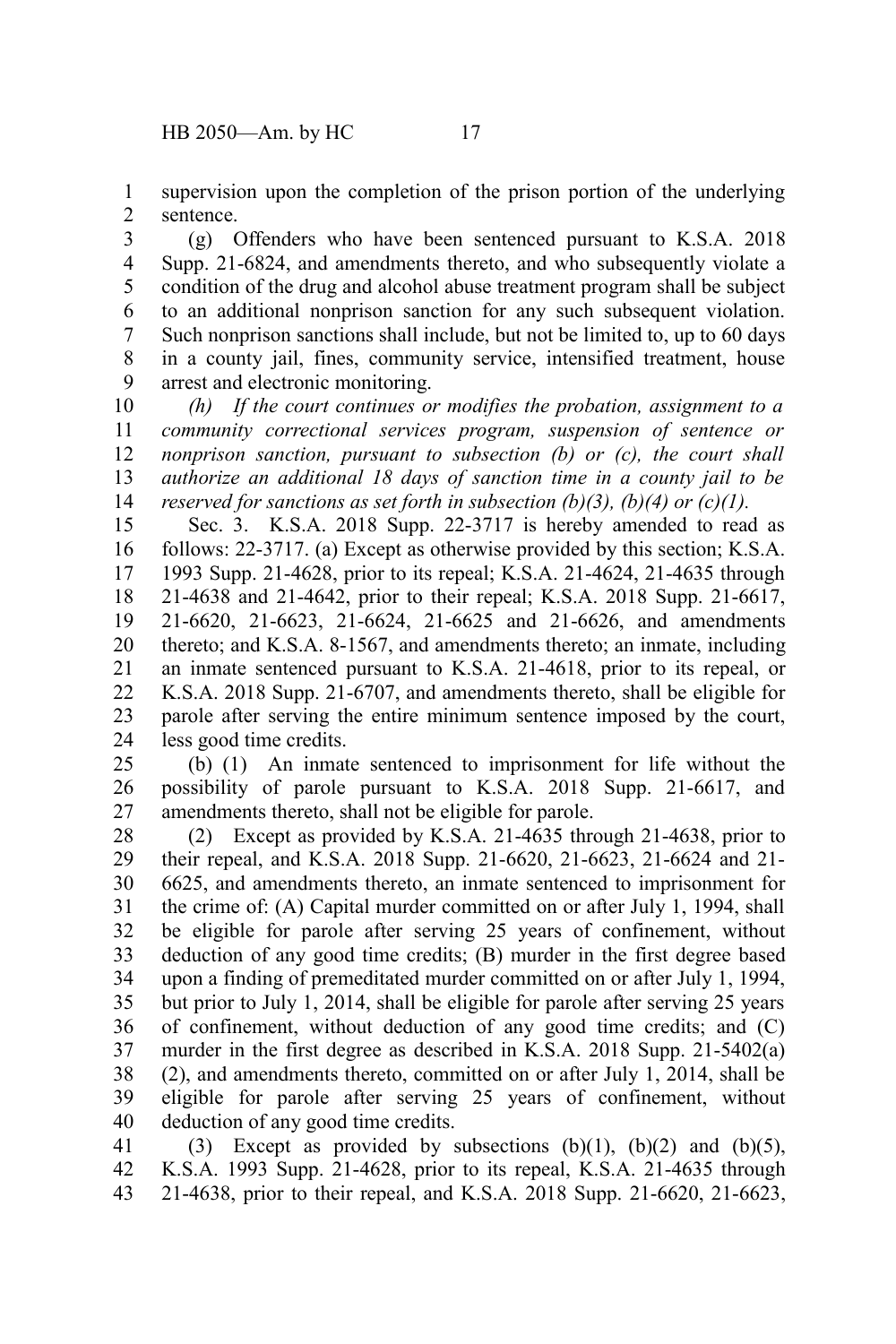21-6624 and 21-6625, and amendments thereto, an inmate sentenced to imprisonment for an off-grid offense committed on or after July 1, 1993, but prior to July 1, 1999, shall be eligible for parole after serving 15 years of confinement, without deduction of any good time credits and an inmate sentenced to imprisonment for an off-grid offense committed on or after July 1, 1999, shall be eligible for parole after serving 20 years of confinement without deduction of any good time credits. 1 2 3 4 5 6 7

(4) Except as provided by K.S.A. 1993 Supp. 21-4628, prior to its repeal, an inmate sentenced for a class A felony committed before July 1, 1993, including an inmate sentenced pursuant to K.S.A. 21-4618, prior to its repeal, or K.S.A. 2018 Supp. 21-6707, and amendments thereto, shall be eligible for parole after serving 15 years of confinement, without deduction of any good time credits. 8 9 10 11 12 13

(5) An inmate sentenced to imprisonment for a violation of K.S.A.  $21-3402(a)$ , prior to its repeal, committed on or after July 1, 1996, but prior to July 1, 1999, shall be eligible for parole after serving 10 years of confinement without deduction of any good time credits. 14 15 16 17

(6) An inmate sentenced to imprisonment pursuant to K.S.A. 21- 4643, prior to its repeal, or K.S.A. 2018 Supp. 21-6627, and amendments thereto, committed on or after July 1, 2006, shall be eligible for parole after serving the mandatory term of imprisonment without deduction of any good time credits. 18 19 20 21 22

(c) (1) Except as provided in subsection (e), if an inmate is sentenced to imprisonment for more than one crime and the sentences run consecutively, the inmate shall be eligible for parole after serving the total of: 23 24 25 26

(A) The aggregate minimum sentences, as determined pursuant to K.S.A. 21-4608, prior to its repeal, or K.S.A. 2018 Supp. 21-6606, and amendments thereto, less good time credits for those crimes which are not class A felonies; and 27 28 29 30

(B) an additional 15 years, without deduction of good time credits, for each crime which is a class A felony. 31 32

(2) If an inmate is sentenced to imprisonment pursuant to K.S.A. 21- 4643, prior to its repeal, or K.S.A. 2018 Supp. 21-6627, and amendments thereto, for crimes committed on or after July 1, 2006, the inmate shall be eligible for parole after serving the mandatory term of imprisonment. 33 34 35 36

(d) (1) Persons sentenced for crimes, other than off-grid crimes, committed on or after July 1, 1993, or persons subject to subparagraph (G), will not be eligible for parole, but will be released to a mandatory period of postrelease supervision upon completion of the prison portion of their sentence as follows: 37 38 39 40 41

(A) Except as provided in subparagraphs (D) and (E), persons sentenced for nondrug severity levels 1 through 4 crimes, drug severity 42 43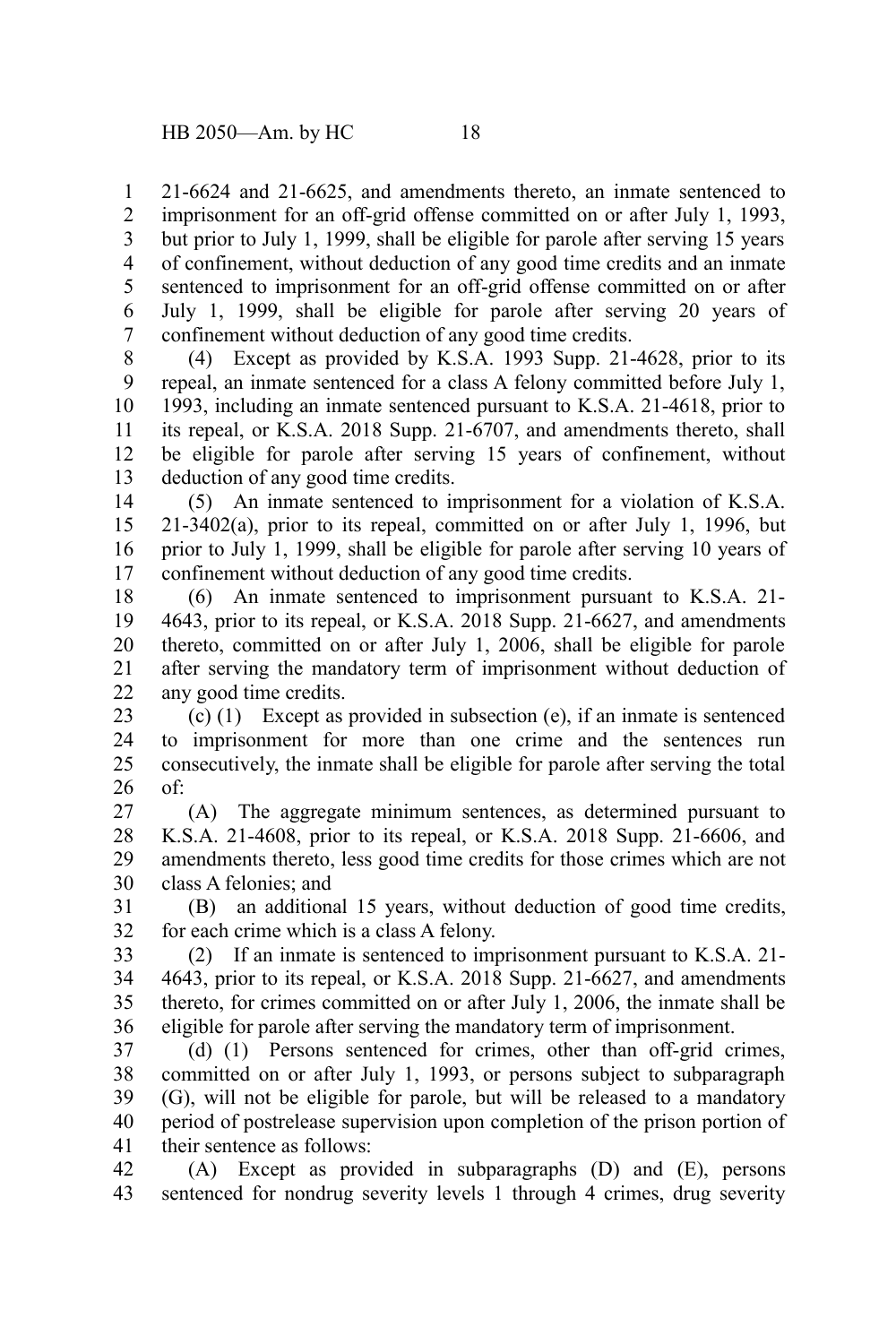levels 1 and 2 crimes committed on or after July 1, 1993, but prior to July 1, 2012, and drug severity levels 1, 2 and 3 crimes committed on or after July 1, 2012, must serve 36 months on postrelease supervision. 1 2 3

(B) Except as provided in subparagraphs (D) and (E), persons sentenced for nondrug severity levels 5 and 6 crimes, drug severity level 3 crimes committed on or after July 1, 1993, but prior to July 1, 2012, and drug severity level 4 crimes committed on or after July 1, 2012, must serve 24 months on postrelease supervision. 4 5 6 7 8

(C) Except as provided in subparagraphs (D) and (E), persons sentenced for nondrug severity levels 7 through 10 crimes, drug severity level 4 crimes committed on or after July 1, 1993, but prior to July 1, 2012, and drug severity level 5 crimes committed on or after July 1, 2012, must serve 12 months on postrelease supervision. 9 10 11 12 13

(D) Persons sentenced to a term of imprisonment that includes a sentence for a sexually violent crime as defined in K.S.A. 22-3717, and amendments thereto, committed on or after July 1, 1993, but prior to July 1, 2006, a sexually motivated crime in which the offender has been ordered to register pursuant to K.S.A.  $22-3717(d)(1)(D)(vii)$ , and amendments thereto, electronic solicitation, K.S.A. 21-3523, prior to its repeal, or K.S.A. 2018 Supp. 21-5509, and amendments thereto, or unlawful sexual relations, K.S.A. 21-3520, prior to its repeal, or K.S.A. 2018 Supp. 21-5512, and amendments thereto, shall serve the period of postrelease supervision as provided in subsections  $(d)(1)(A)$ ,  $(d)(1)(B)$  or  $(d)(1)(C)$ , plus the amount of good time and program credit earned and retained pursuant to K.S.A. 21-4722, prior to its repeal, or K.S.A. 2018 Supp. 21-6821, and amendments thereto, on postrelease supervision. 14 15 16 17 18 19 20 21 22 23 24 25 26

(i) If the sentencing judge finds substantial and compelling reasons to impose a departure based upon a finding that the current crime of conviction was sexually motivated, departure may be imposed to extend the postrelease supervision to a period of up to 60 months. 27 28 29 30

(ii) If the sentencing judge departs from the presumptive postrelease supervision period, the judge shall state on the record at the time of sentencing the substantial and compelling reasons for the departure. Departures in this section are subject to appeal pursuant to K.S.A. 21- 4721, prior to its repeal, or K.S.A. 2018 Supp. 21-6820, and amendments thereto. 31 32 33 34 35 36

(iii) In determining whether substantial and compelling reasons exist, the court shall consider: 37 38

(a) Written briefs or oral arguments submitted by either the defendant or the state; 39 40

(b) any evidence received during the proceeding;

41

(c) the presentence report, the victim's impact statement and any psychological evaluation as ordered by the court pursuant to K.S.A. 21- 42 43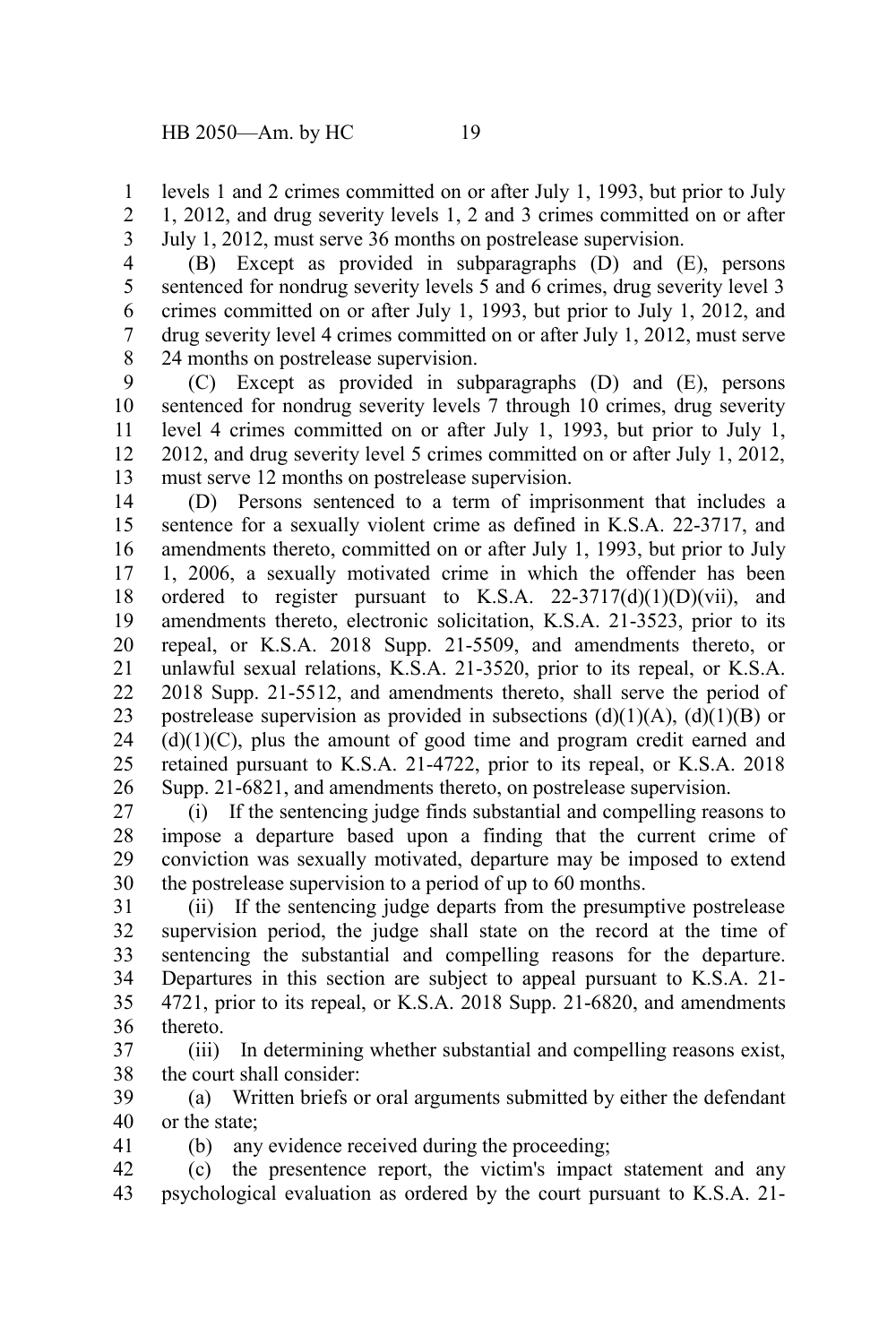4714(e), prior to its repeal, or K.S.A. 2018 Supp. 21-6813(e), and amendments thereto; and 1 2

3

(d) any other evidence the court finds trustworthy and reliable.

(iv) The sentencing judge may order that a psychological evaluation be prepared and the recommended programming be completed by the offender. The department of corrections or the prisoner review board shall ensure that court ordered sex offender treatment be carried out. 4 5 6 7

(v) In carrying out the provisions of subsection  $(d)(1)(D)$ , the court shall refer to K.S.A. 21-4718, prior to its repeal, or K.S.A. 2018 Supp. 21- 6817, and amendments thereto. 8 9 10

(vi) Upon petition and payment of any restitution ordered pursuant to K.S.A. 2018 Supp. 21-6604, and amendments thereto, the prisoner review board may provide for early discharge from the postrelease supervision period imposed pursuant to subsection  $(d)(1)(D)(i)$  upon completion of court ordered programs and completion of the presumptive postrelease supervision period, as determined by the crime of conviction, pursuant to subsection  $(d)(1)(A)$ ,  $(d)(1)(B)$  or  $(d)(1)(C)$ . Early discharge from postrelease supervision is at the discretion of the board. 11 12 13 14 15 16 17 18

(vii) Persons convicted of crimes deemed sexually violent or sexually motivated shall be registered according to the offender registration act, K.S.A. 22-4901 through 22-4910, and amendments thereto. 19 20 21

(viii) Persons convicted of K.S.A. 21-3510 or 21-3511, prior to their repeal, or K.S.A. 2018 Supp. 21-5508, and amendments thereto, shall be required to participate in a treatment program for sex offenders during the postrelease supervision period. 22 23 24 25

(E) The period of postrelease supervision provided in subparagraphs (A) and (B) may be reduced by up to 12 months and the period of postrelease supervision provided in subparagraph (C) may be reduced by up to six months based on the offender's compliance with conditions of supervision and overall performance while on postrelease supervision. The reduction in the supervision period shall be on an earned basis pursuant to rules and regulations adopted by the secretary of corrections. 26 27 28 29 30 31 32

(F) In cases where sentences for crimes from more than one severity level have been imposed, the offender shall serve the longest period of postrelease supervision as provided by this section available for any crime upon which sentence was imposed irrespective of the severity level of the crime. Supervision periods will not aggregate. 33 34 35 36 37

(G) (i) Except as provided in subsection (u), persons sentenced to imprisonment for a sexually violent crime committed on or after July 1, 2006, when the offender was 18 years of age or older, and who are released from prison, shall be released to a mandatory period of postrelease supervision for the duration of the person's natural life. 38 39 40 41 42

(ii) Persons sentenced to imprisonment for a sexually violent crime 43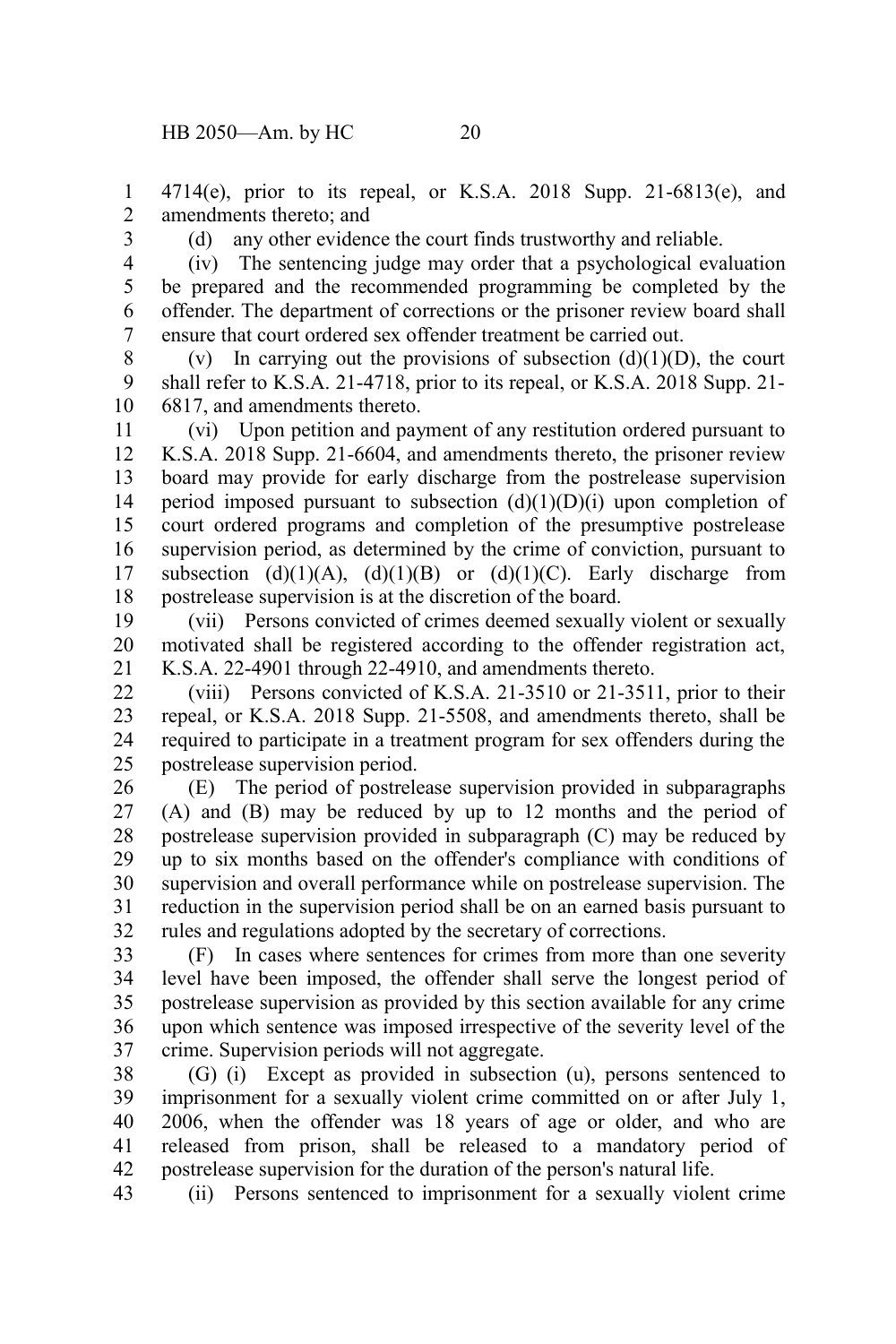committed on or after the effective date of this act, when the offender was under 18 years of age, and who are released from prison, shall be released to a mandatory period of postrelease supervision for 60 months, plus the amount of good time and program credit earned and retained pursuant to K.S.A. 21-4722, prior to its repeal, or K.S.A. 2018 Supp. 21-6821, and amendments thereto. 1 2 3 4 5 6

(2) Persons serving a period of postrelease supervision pursuant to subsections (d)(1)(A), (d)(1)(B) or (d)(1)(C) may petition the prisoner review board for early discharge. Upon payment of restitution, the prisoner review board may provide for early discharge. 7 8 9 10

(3) Persons serving a period of incarceration for a supervision violation shall not have the period of postrelease supervision modified until such person is released and returned to postrelease supervision. 11 12 13

(4) Offenders whose crime of conviction was committed on or after July 1, 2013, and whose probation, assignment to a community correctional services program, suspension of sentence or nonprison sanction is revoked pursuant to K.S.A.  $22-3716(c)$ , and amendments thereto, or whose underlying prison term expires while serving a sanction pursuant to K.S.A. 22-3716(c) $(H)(C)$  or  $(e)(H)(D)$ , and amendments thereto, shall serve a period of postrelease supervision upon the completion of the underlying prison term. 14 15 16 17 18 19 20 21

22

(5) As used in this subsection, "sexually violent crime" means:

(A) Rape, K.S.A. 21-3502, prior to its repeal, or K.S.A. 2018 Supp. 21-5503, and amendments thereto; 23 24

(B) indecent liberties with a child, K.S.A. 21-3503, prior to its repeal, or K.S.A. 2018 Supp. 21-5506(a), and amendments thereto; 25 26

(C) aggravated indecent liberties with a child, K.S.A. 21-3504, prior to its repeal, or K.S.A. 2018 Supp. 21-5506(b), and amendments thereto; 27 28

(D) criminal sodomy, K.S.A. 21-3505(a)(2) and (a)(3), prior to its repeal, or K.S.A. 2018 Supp.  $21-5504(a)(3)$  and  $(a)(4)$ , and amendments thereto; 29 30 31

(E) aggravated criminal sodomy, K.S.A. 21-3506, prior to its repeal, or K.S.A. 2018 Supp. 21-5504(b), and amendments thereto; 32 33

(F) indecent solicitation of a child, K.S.A. 21-3510, prior to its repeal, or K.S.A. 2018 Supp. 21-5508(a), and amendments thereto; 34 35

(G) aggravated indecent solicitation of a child, K.S.A. 21-3511, prior to its repeal, or K.S.A. 2018 Supp. 21-5508(b), and amendments thereto; 36 37

(H) sexual exploitation of a child, K.S.A. 21-3516, prior to its repeal, or K.S.A. 2018 Supp. 21-5510, and amendments thereto; 38 39

(I) aggravated sexual battery, K.S.A. 21-3518, prior to its repeal, or K.S.A. 2018 Supp. 21-5505(b), and amendments thereto; 40 41

(J) aggravated incest, K.S.A. 21-3603, prior to its repeal, or K.S.A. 2018 Supp. 21-5604(b), and amendments thereto; 42 43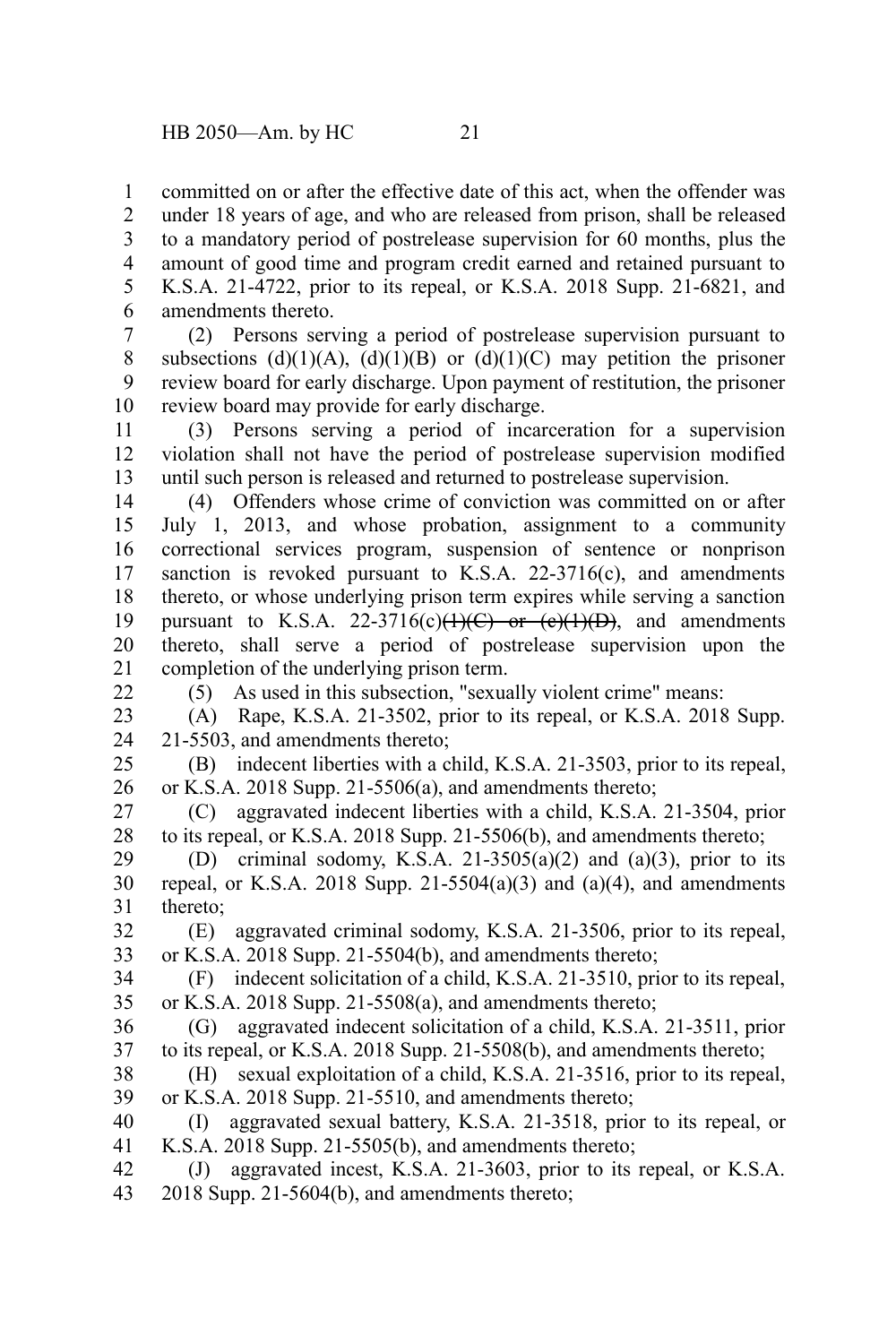(K) aggravated human trafficking, as defined in K.S.A. 21-3447, prior to its repeal, or K.S.A. 2018 Supp. 21-5426(b), and amendments thereto, if committed in whole or in part for the purpose of the sexual gratification of the defendant or another; 1 2 3 4

5

(L) internet trading in child pornography, as defined in K.S.A. 2018 Supp. 21-5514(a), and amendments thereto; 6

(M) aggravated internet trading in child pornography, as defined in K.S.A. 2018 Supp. 21-5514(b), and amendments thereto; 7 8

(N) commercial sexual exploitation of a child, as defined in K.S.A. 2018 Supp. 21-6422, and amendments thereto; or 9 10

(O) an attempt, conspiracy or criminal solicitation, as defined in K.S.A. 21-3301, 21-3302 or 21-3303, prior to their repeal, or K.S.A. 2018 Supp. 21-5301, 21-5302 or 21-5303, and amendments thereto, of a sexually violent crime as defined in this section. 11 12 13 14

(6) As used in this subsection, "sexually motivated" means that one of the purposes for which the defendant committed the crime was for the purpose of the defendant's sexual gratification. 15 16 17

(e) If an inmate is sentenced to imprisonment for a crime committed while on parole or conditional release, the inmate shall be eligible for parole as provided by subsection (c), except that the prisoner review board may postpone the inmate's parole eligibility date by assessing a penalty not exceeding the period of time which could have been assessed if the inmate's parole or conditional release had been violated for reasons other than conviction of a crime. 18 19 20 21 22 23 24

(f) If a person is sentenced to prison for a crime committed on or after July 1, 1993, while on probation, parole, conditional release or in a community corrections program, for a crime committed prior to July 1, 1993, and the person is not eligible for retroactive application of the sentencing guidelines and amendments thereto pursuant to K.S.A. 21- 4724, prior to its repeal, the new sentence shall not be aggregated with the old sentence, but shall begin when the person is paroled or reaches the conditional release date on the old sentence. If the offender was past the offender's conditional release date at the time the new offense was committed, the new sentence shall not be aggregated with the old sentence but shall begin when the person is ordered released by the prisoner review board or reaches the maximum sentence expiration date on the old sentence, whichever is earlier. The new sentence shall then be served as otherwise provided by law. The period of postrelease supervision shall be based on the new sentence, except that those offenders whose old sentence is a term of imprisonment for life, imposed pursuant to K.S.A. 1993 Supp. 21-4628, prior to its repeal, or an indeterminate sentence with a maximum term of life imprisonment, for which there is no conditional release or maximum sentence expiration date, shall remain on postrelease 25 26 27 28 29 30 31 32 33 34 35 36 37 38 39 40 41 42 43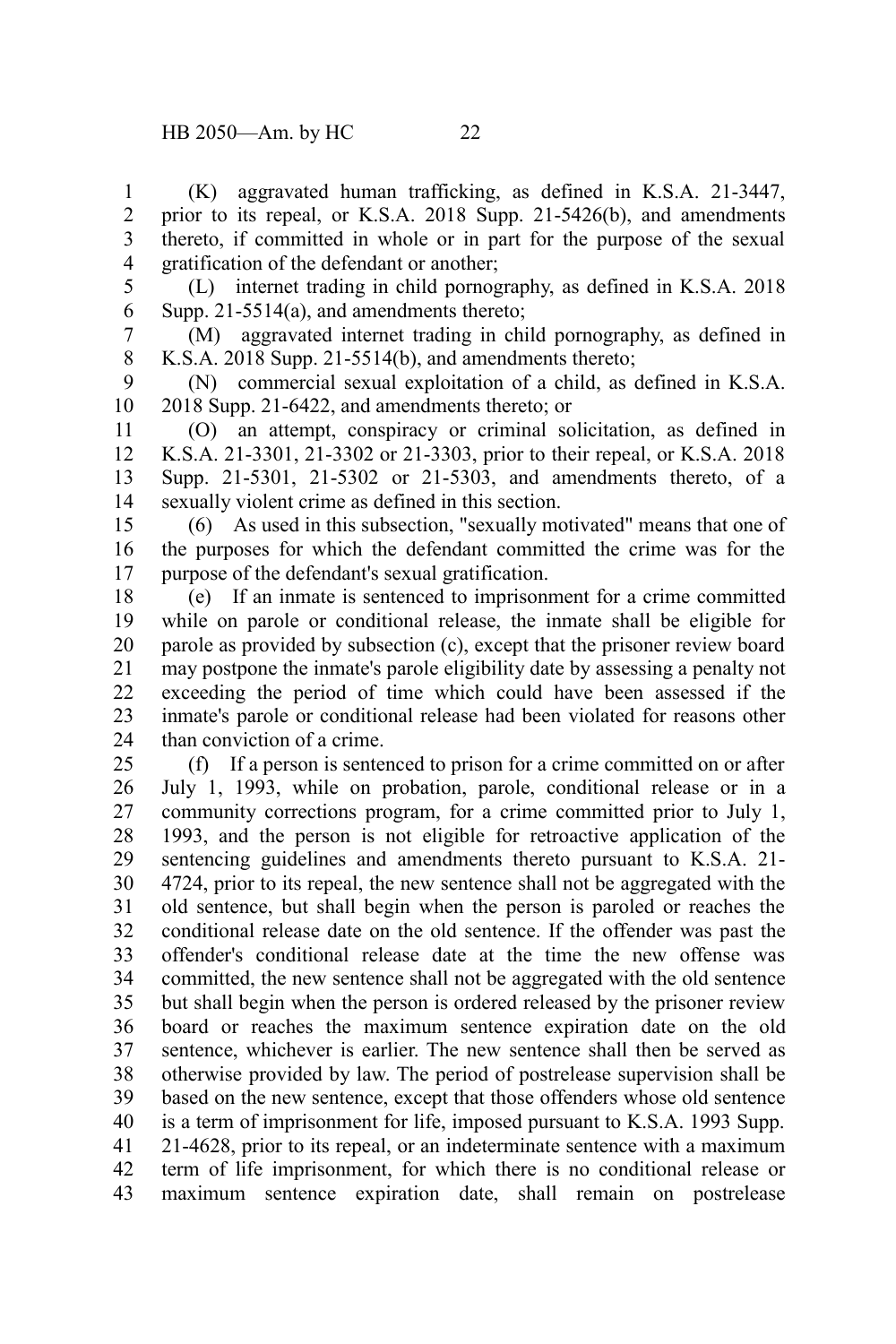supervision for life or until discharged from supervision by the prisoner review board. 1 2

(g) Subject to the provisions of this section, the prisoner review board may release on parole those persons confined in institutions who are eligible for parole when: (1) The board believes that the inmate should be released for hospitalization, deportation or to answer the warrant or other process of a court and is of the opinion that there is reasonable probability that the inmate can be released without detriment to the community or to the inmate; or (2) the secretary of corrections has reported to the board in writing that the inmate has satisfactorily completed the programs required by any agreement entered under K.S.A. 75-5210a, and amendments thereto, or any revision of such agreement, and the board believes that the inmate is able and willing to fulfill the obligations of a law abiding citizen and is of the opinion that there is reasonable probability that the inmate can be released without detriment to the community or to the inmate. Parole shall not be granted as an award of clemency and shall not be considered a reduction of sentence or a pardon. 3 4 5 6 7 8 9 10 11 12 13 14 15 16 17

(h) The prisoner review board shall hold a parole hearing at least the month prior to the month an inmate will be eligible for parole under subsections (a), (b) and (c). At least one month preceding the parole hearing, the county or district attorney of the county where the inmate was convicted shall give written notice of the time and place of the public comment sessions for the inmate to any victim of the inmate's crime who is alive and whose address is known to the county or district attorney or, if the victim is deceased, to the victim's family if the family's address is known to the county or district attorney. Except as otherwise provided, failure to notify pursuant to this section shall not be a reason to postpone a parole hearing. In the case of any inmate convicted of an off-grid felony or a class A felony, the secretary of corrections shall give written notice of the time and place of the public comment session for such inmate at least one month preceding the public comment session to any victim of such inmate's crime or the victim's family pursuant to K.S.A. 74-7338, and amendments thereto. If notification is not given to such victim or such victim's family in the case of any inmate convicted of an off-grid felony or a class A felony, the board shall postpone a decision on parole of the inmate to a time at least 30 days after notification is given as provided in this section. Nothing in this section shall create a cause of action against the state or an employee of the state acting within the scope of the employee's employment as a result of the failure to notify pursuant to this section. If granted parole, the inmate may be released on parole on the date specified by the board, but not earlier than the date the inmate is eligible for parole under subsections (a), (b) and (c). At each parole hearing and, if parole is not granted, at such intervals thereafter as it determines 18 19 20 21 22 23 24 25 26 27 28 29 30 31 32 33 34 35 36 37 38 39 40 41 42 43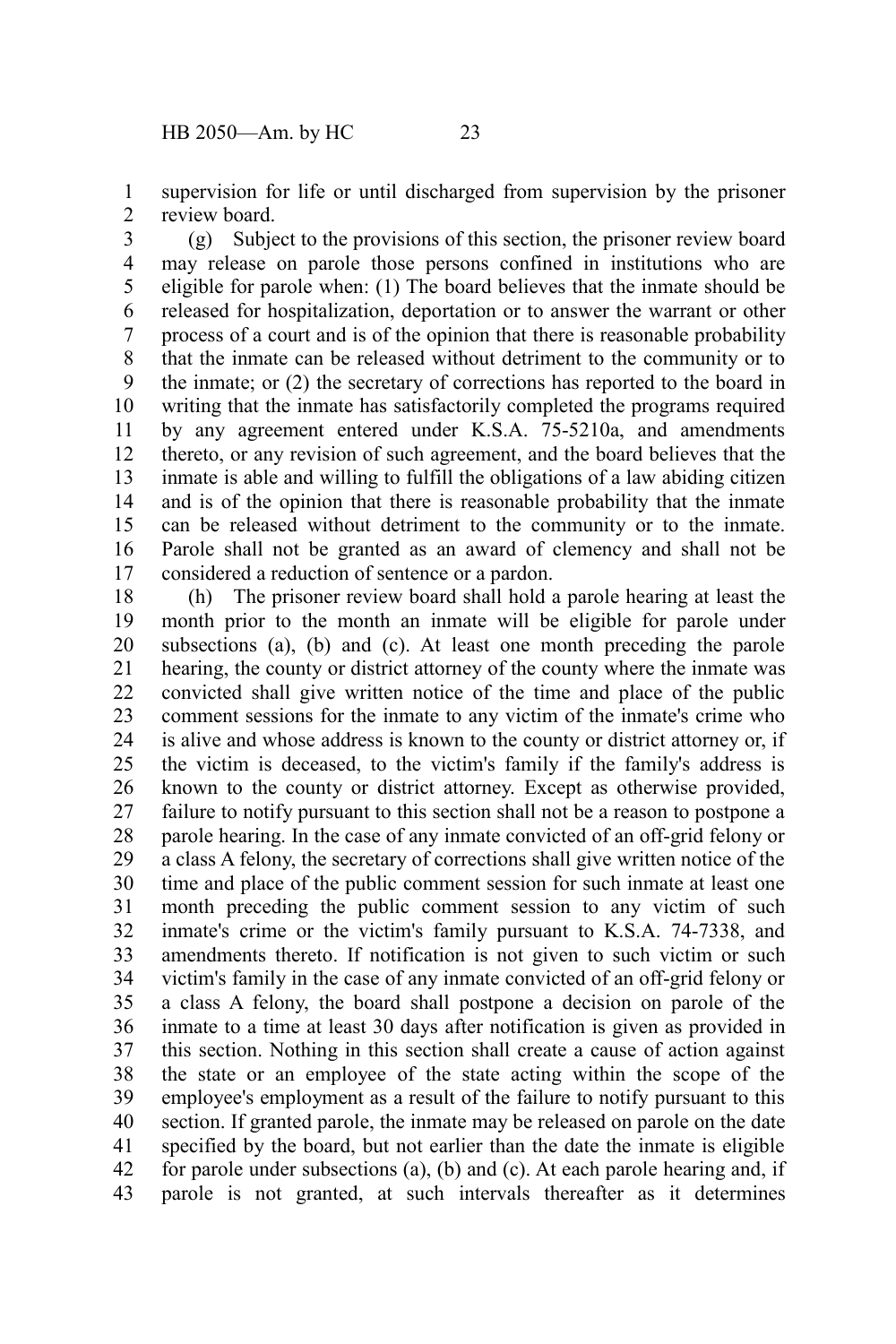appropriate, the board shall consider: (1) Whether the inmate has satisfactorily completed the programs required by any agreement entered under K.S.A. 75-5210a, and amendments thereto, or any revision of such agreement; and (2) all pertinent information regarding such inmate, including, but not limited to, the circumstances of the offense of the inmate; the presentence report; the previous social history and criminal record of the inmate; the conduct, employment, and attitude of the inmate in prison; the reports of such physical and mental examinations as have been made, including, but not limited to, risk factors revealed by any risk assessment of the inmate; comments of the victim and the victim's family including in person comments, contemporaneous comments and prerecorded comments made by any technological means; comments of the public; official comments; any recommendation by the staff of the facility where the inmate is incarcerated; proportionality of the time the inmate has served to the sentence a person would receive under the Kansas sentencing guidelines for the conduct that resulted in the inmate's incarceration; and capacity of state correctional institutions. 1 2 3 4 5 6 7 8 9 10 11 12 13 14 15 16 17

(i) In those cases involving inmates sentenced for a crime committed after July 1, 1993, the prisoner review board will review the inmate's proposed release plan. The board may schedule a hearing if they desire. The board may impose any condition they deem necessary to insure public safety, aid in the reintegration of the inmate into the community, or items not completed under the agreement entered into under K.S.A. 75-5210a, and amendments thereto. The board may not advance or delay an inmate's release date. Every inmate while on postrelease supervision shall remain in the legal custody of the secretary of corrections and is subject to the orders of the secretary. 18 19 20 21 22 23 24 25 26 27

(j) (1) Before ordering the parole of any inmate, the prisoner review board shall have the inmate appear either in person or via a video conferencing format and shall interview the inmate unless impractical because of the inmate's physical or mental condition or absence from the institution. Every inmate while on parole shall remain in the legal custody of the secretary of corrections and is subject to the orders of the secretary. Whenever the board formally considers placing an inmate on parole and no agreement has been entered into with the inmate under K.S.A. 75- 5210a, and amendments thereto, the board shall notify the inmate in writing of the reasons for not granting parole. If an agreement has been entered under K.S.A. 75-5210a, and amendments thereto, and the inmate has not satisfactorily completed the programs specified in the agreement, or any revision of such agreement, the board shall notify the inmate in writing of the specific programs the inmate must satisfactorily complete before parole will be granted. If parole is not granted only because of a failure to satisfactorily complete such programs, the board shall grant 28 29 30 31 32 33 34 35 36 37 38 39 40 41 42 43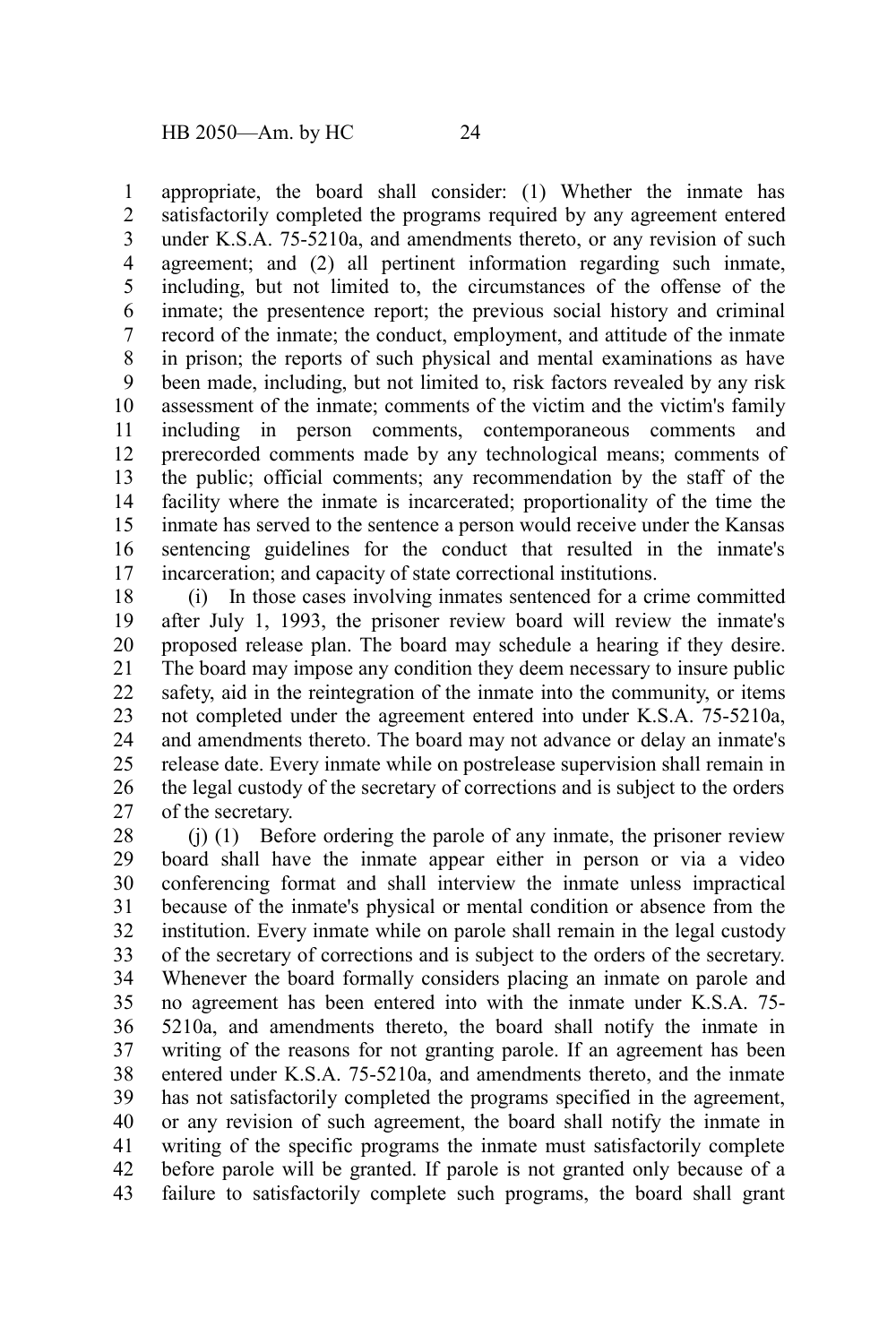parole upon the secretary's certification that the inmate has successfully completed such programs. If an agreement has been entered under K.S.A. 75-5210a, and amendments thereto, and the secretary of corrections has reported to the board in writing that the inmate has satisfactorily completed the programs required by such agreement, or any revision thereof, the board shall not require further program participation. However, if the board determines that other pertinent information regarding the inmate warrants the inmate's not being released on parole, the board shall state in writing the reasons for not granting the parole. If parole is denied for an inmate sentenced for a crime other than a class A or class B felony or an off-grid felony, the board shall hold another parole hearing for the inmate not later than one year after the denial unless the board finds that it is not reasonable to expect that parole would be granted at a hearing if held in the next three years or during the interim period of a deferral. In such case, the board may defer subsequent parole hearings for up to three years but any such deferral by the board shall require the board to state the basis for its findings. If parole is denied for an inmate sentenced for a class A or class B felony or an off-grid felony, the board shall hold another parole hearing for the inmate not later than three years after the denial unless the board finds that it is not reasonable to expect that parole would be granted at a hearing if held in the next 10 years or during the interim period of a deferral. In such case, the board may defer subsequent parole hearings for up to 10 years, but any such deferral shall require the board to state the basis for its findings. 1 2 3 4 5 6 7 8 9 10 11 12 13 14 15 16 17 18 19 20 21 22 23 24

(2) Inmates sentenced for a class A or class B felony who have not had a board hearing in the five years prior to July 1, 2010, shall have such inmates' cases reviewed by the board on or before July 1, 2012. Such review shall begin with the inmates with the oldest deferral date and progress to the most recent. Such review shall be done utilizing existing resources unless the board determines that such resources are insufficient. If the board determines that such resources are insufficient, then the provisions of this paragraph are subject to appropriations therefor. 25 26 27 28 29 30 31 32

(k) (1) Parolees and persons on postrelease supervision shall be assigned, upon release, to the appropriate level of supervision pursuant to the criteria established by the secretary of corrections. 33 34 35

(2) Parolees and persons on postrelease supervision are, and shall agree in writing to be, subject to searches of the person and the person's effects, vehicle, residence and property by a parole officer or a department of corrections enforcement, apprehension and investigation officer, at any time of the day or night, with or without a search warrant and with or without cause. Nothing in this subsection shall be construed to authorize such officers to conduct arbitrary or capricious searches or searches for the sole purpose of harassment. 36 37 38 39 40 41 42 43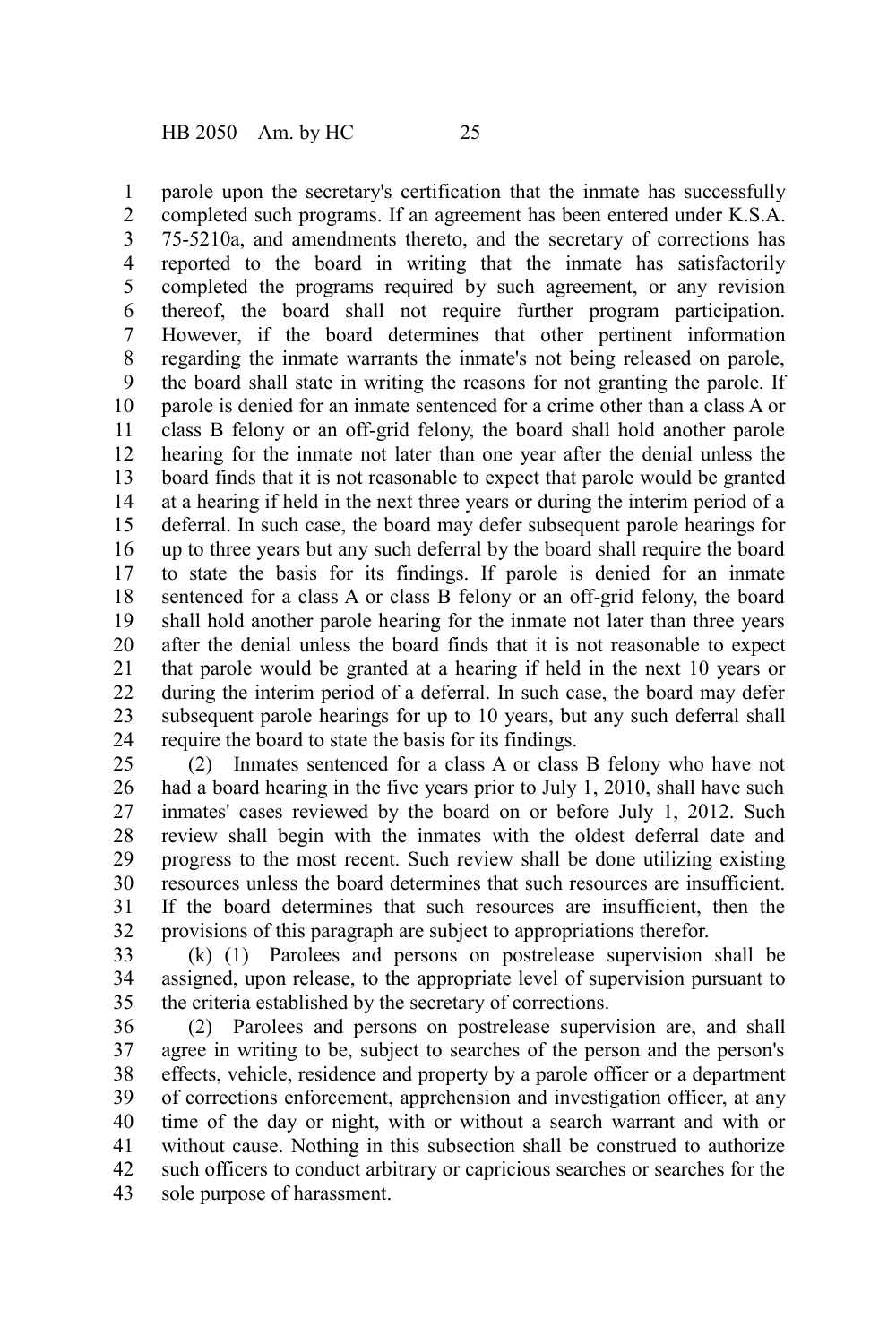(3) Parolees and persons on postrelease supervision are, and shall agree in writing to be, subject to searches of the person and the person's effects, vehicle, residence and property by any law enforcement officer based on reasonable suspicion of the person violating conditions of parole or postrelease supervision or reasonable suspicion of criminal activity. Any law enforcement officer who conducts such a search shall submit a written report to the appropriate parole officer no later than the close of the next business day after such search. The written report shall include the facts leading to such search, the scope of such search and any findings resulting from such search. 1 2 3 4 5 6 7 8 9 10

(l) The prisoner review board shall promulgate rules and regulations in accordance with K.S.A. 77-415 et seq., and amendments thereto, not inconsistent with the law and as it may deem proper or necessary, with respect to the conduct of parole hearings, postrelease supervision reviews, revocation hearings, orders of restitution, reimbursement of expenditures by the state board of indigents' defense services and other conditions to be imposed upon parolees or releasees. Whenever an order for parole or postrelease supervision is issued it shall recite the conditions thereof. 11 12 13 14 15 16 17 18

(m) Whenever the prisoner review board orders the parole of an inmate or establishes conditions for an inmate placed on postrelease supervision, the board: 19 20 21

(1) Unless it finds compelling circumstances which *that* would render a plan of payment unworkable, shall order as a condition of parole or postrelease supervision that the parolee or the person on postrelease supervision pay any transportation expenses resulting from returning the parolee or the person on postrelease supervision to this state to answer criminal charges or a warrant for a violation of a condition of probation, assignment to a community correctional services program, parole, conditional release or postrelease supervision; 22 23 24 25 26 27 28 29

(2) to the extent practicable, shall order as a condition of parole or postrelease supervision that the parolee or the person on postrelease supervision make progress towards or successfully complete the equivalent of a secondary education if the inmate has not previously completed such educational equivalent and is capable of doing so; 30 31 32 33 34

(3) may order that the parolee or person on postrelease supervision perform community or public service work for local governmental agencies, private corporations organized not-for-profit or charitable or social service organizations performing services for the community; 35 36 37 38

(4) may order the parolee or person on postrelease supervision to pay the administrative fee imposed pursuant to K.S.A. 22-4529, and amendments thereto, unless the board finds compelling circumstances which *that* would render payment unworkable; 39 40 41 42

(5) unless it finds compelling circumstances which *that* would render 43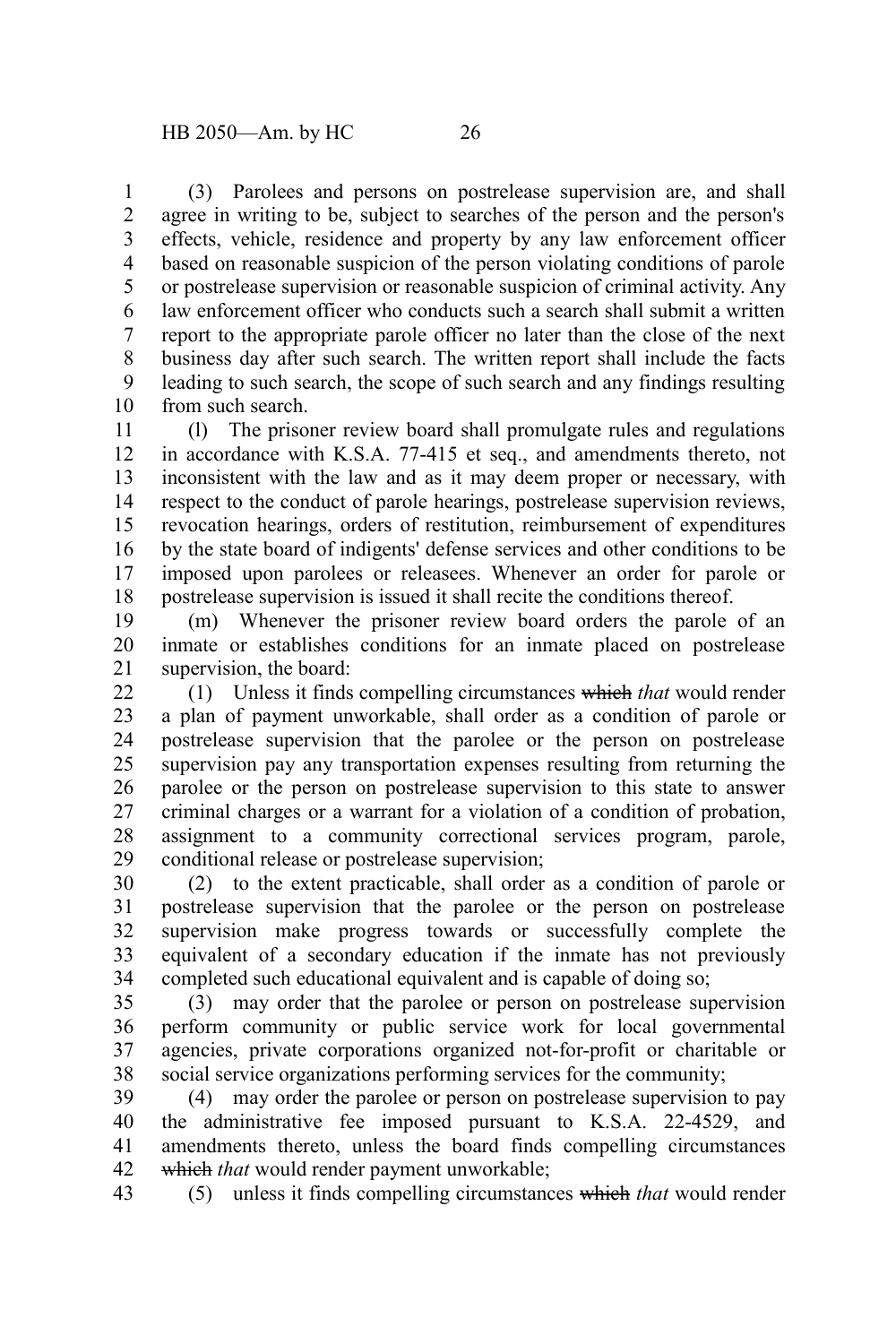a plan of payment unworkable, shall order that the parolee or person on postrelease supervision reimburse the state for all or part of the expenditures by the state board of indigents' defense services to provide counsel and other defense services to the person. In determining the amount and method of payment of such sum, the prisoner review board shall take account of the financial resources of the person and the nature of the burden that the payment of such sum will impose. Such amount shall not exceed the amount claimed by appointed counsel on the payment voucher for indigents' defense services or the amount prescribed by the board of indigents' defense services reimbursement tables as provided in K.S.A. 22-4522, and amendments thereto, whichever is less, minus any previous payments for such services; 1 2 3 4 5 6 7 8 9 10 11 12

(6) shall order that the parolee or person on postrelease supervision agree in writing to be subject to searches of the person and the person's effects, vehicle, residence and property by a parole officer or a department of corrections enforcement, apprehension and investigation officer, at any time of the day or night, with or without a search warrant and with or without cause. Nothing in this subsection shall be construed to authorize such officers to conduct arbitrary or capricious searches or searches for the sole purpose of harassment; and 13 14 15 16 17 18 19 20

(7) shall order that the parolee or person on postrelease supervision agree in writing to be subject to searches of the person and the person's effects, vehicle, residence and property by any law enforcement officer based on reasonable suspicion of the person violating conditions of parole or postrelease supervision or reasonable suspicion of criminal activity. 21 22 23 24 25

(n) If the court which *that* sentenced an inmate specified at the time of sentencing the amount and the recipient of any restitution ordered as a condition of parole or postrelease supervision, the prisoner review board shall order as a condition of parole or postrelease supervision that the inmate pay restitution in the amount and manner provided in the journal entry unless the board finds compelling circumstances which *that* would render a plan of restitution unworkable. 26 27 28 29 30 31 32

(o) Whenever the prisoner review board grants the parole of an inmate, the board, within 14 days of the date of the decision to grant parole, shall give written notice of the decision to the county or district attorney of the county where the inmate was sentenced. 33 34 35 36

(p) When an inmate is to be released on postrelease supervision, the secretary, within 30 days prior to release, shall provide the county or district attorney of the county where the inmate was sentenced written notice of the release date. 37 38 39 40

(q) Inmates shall be released on postrelease supervision upon the termination of the prison portion of their sentence. Time served while on postrelease supervision will vest. 41 42 43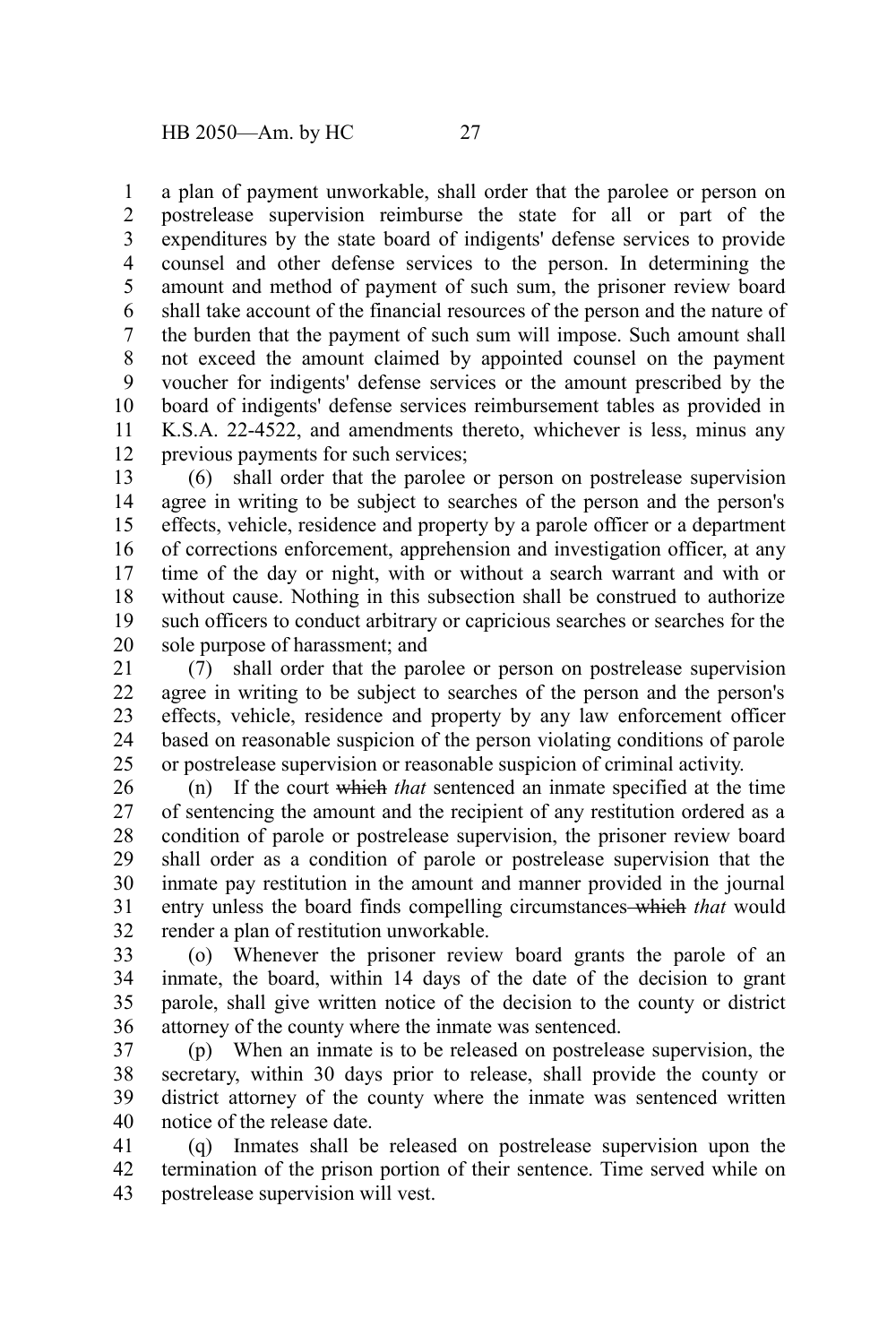(r) An inmate who is allocated regular good time credits as provided in K.S.A. 22-3725, and amendments thereto, may receive meritorious good time credits in increments of not more than 90 days per meritorious act. These credits may be awarded by the secretary of corrections when an inmate has acted in a heroic or outstanding manner in coming to the assistance of another person in a life-threatening situation, preventing injury or death to a person, preventing the destruction of property or taking actions which *that* result in a financial savings to the state. 1 2 3 4 5 6 7 8

(s) The provisions of subsections  $(d)(1)(A)$ ,  $(d)(1)(B)$ ,  $(d)(1)(C)$  and  $(d)(1)(E)$  shall be applied retroactively as provided in subsection (t). 9 10

(t) For offenders sentenced prior to July 1, 2014, who are eligible for modification of their postrelease supervision obligation, the department of corrections shall modify the period of postrelease supervision as provided for by this section: 11 12 13 14

15

(1) On or before September 1, 2013, for offenders convicted of:

(A) Severity levels 9 and 10 crimes on the sentencing guidelines grid for nondrug crimes; 16 17

(B) severity level 4 crimes on the sentencing guidelines grid for drug crimes committed prior to July 1, 2012; and 18 19

(C) severity level 5 crimes on the sentencing guidelines grid for drug crimes committed on and after July 1, 2012; 20 21

(2) on or before November 1, 2013, for offenders convicted of:

(A) Severity levels 6, 7 and 8 crimes on the sentencing guidelines grid for nondrug crimes; 23 24

(B) level 3 crimes on the sentencing guidelines grid for drug crimes committed prior to July 1, 2012; and 25 26

(C) level 4 crimes on the sentencing guidelines grid for drug crimes committed on or after July 1, 2012; and 27 28

(3) on or before January 1, 2014, for offenders convicted of:

(A) Severity levels 1, 2, 3, 4 and 5 crimes on the sentencing guidelines grid for nondrug crimes; 30 31

(B) severity levels 1 and 2 crimes on the sentencing guidelines grid for drug crimes committed at any time; and 32 33

(C) severity level 3 crimes on the sentencing guidelines grid for drug crimes committed on or after July 1, 2012. 34 35

(u) An inmate sentenced to imprisonment pursuant to K.S.A. 21- 4643, prior to its repeal, or K.S.A. 2018 Supp. 21-6627, and amendments thereto, for crimes committed on or after July 1, 2006, shall be placed on parole for life and shall not be discharged from supervision by the prisoner review board. When the board orders the parole of an inmate pursuant to this subsection, the board shall order as a condition of parole that the inmate be electronically monitored for the duration of the inmate's natural life. 36 37 38 39 40 41 42 43

22

29